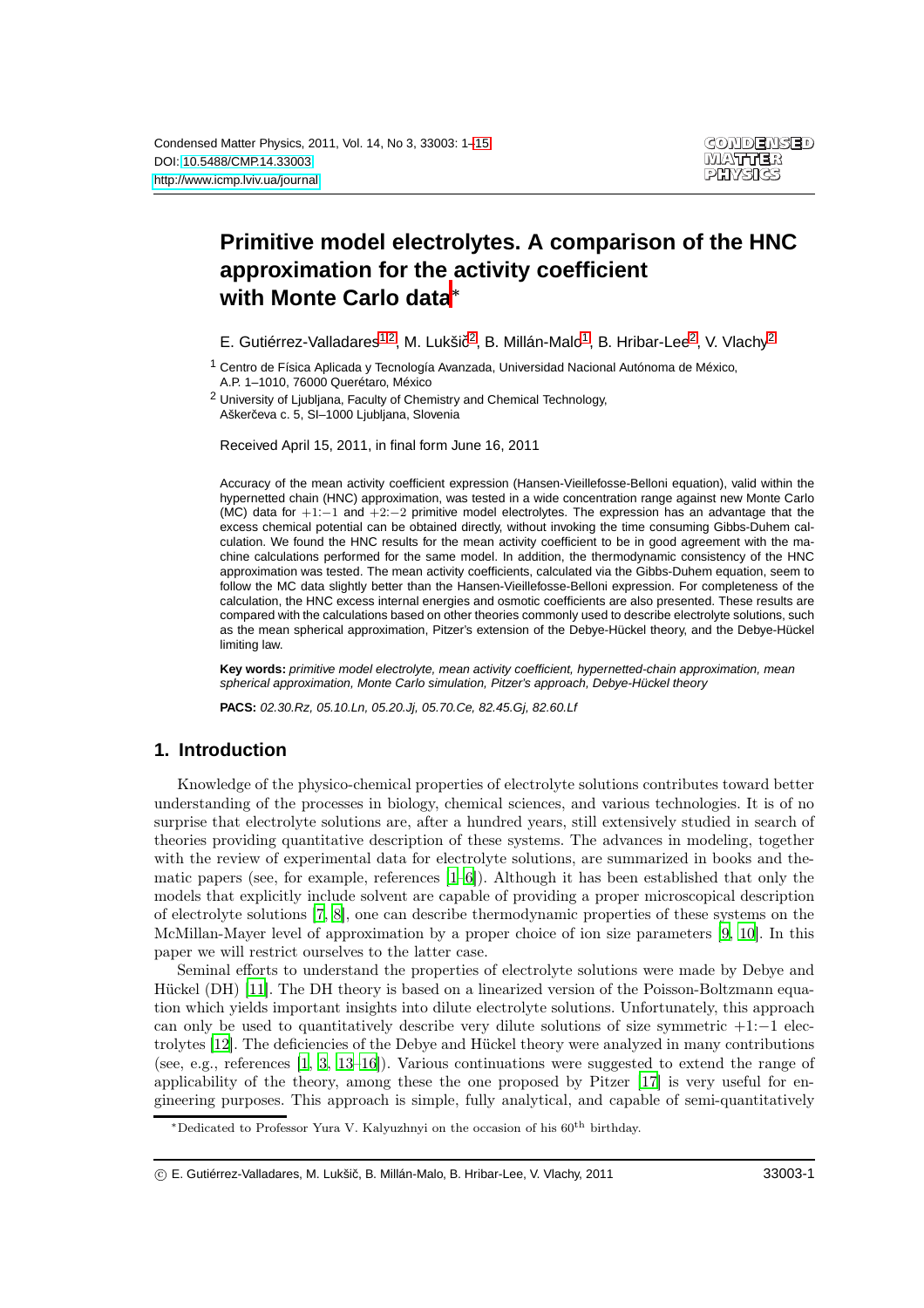<span id="page-1-4"></span>describing the osmotic coefficient behavior of +1:−1 electrolyte up to the concentration close to  $1.0 \text{ mol cm}^{-3}$  [\[17](#page-13-0)].

Theoretical extension, correcting for the deficiency of the Debye and Hückel theory, is provided by the modified Poisson-Boltzmann approach [\[14,](#page-12-11) [18](#page-13-1)[–21](#page-13-2)]. For example, the individual activity coefficients of pure electrolytes were calculated by Molero et al. (cf. reference [\[22](#page-13-3)]) and for ternary systems containing neutral hard spheres recently by Outhwaite et al. [\[23](#page-13-4)]. The theory yields excellent agreement with computer simulations.

<span id="page-1-5"></span>Another approach to calculate the properties of solutions involve a class of integral equation theories based on the Ornstein-Zernike (OZ) integral equation [\[24,](#page-13-5) [25](#page-13-6)] and approximate closures. The so-called mean spherical approximation (MSA) was solved analytically for the primitive model electrolytes, with the thermodynamic quantities written in a closed form [\[26](#page-13-7)[–33](#page-13-8)]. Through the energy route, one obtains the osmotic and activity coefficients that are in good agreement with Monte Carlo computer simulations for  $+1:-1$  electrolytes [\[12\]](#page-12-7). Due to its analytical nature, the MSA theory provides useful insights and is accordingly extensively used (see, e.g., references [\[34](#page-13-9)[–40\]](#page-13-10)). Another approximate but very robust closure of the Ornstein-Zernike theory was proposed by Kovalenko and Hirata (KH) [\[41](#page-13-11), [42\]](#page-13-12). By changing the radii of the ions [\[32,](#page-13-13) [43](#page-13-14)[–45](#page-13-15)] and/or including the association between unlike ions [\[46,](#page-13-16) [47](#page-13-17)] these methods provide good fits to experimental data. An integral equation approximation that is widely used in describing the thermodynamics of symmetric, as well as highly asymmetric electrolytes, is the hypernetted-chain (HNC) closure [\[12](#page-12-7), [24,](#page-13-5) [48,](#page-13-18) [49\]](#page-13-19).

An advantage of the OZ hypernetted-chain approximation is that it yields accurate structural description of electrolyte solutions in terms of the pair-distribution functions,  $g_{ij}(r)$ . Once this information is known, the standard statistical-mechanical equations, connecting the pair-distribution functions with thermodynamic properties, can be applied [\[24\]](#page-13-5). The reduced excess internal energy of the system is readily obtained via the expression

<span id="page-1-3"></span><span id="page-1-1"></span>
$$
\frac{\beta E_{\text{HNC}}^{\text{ex}}}{N} = \frac{\beta}{2} \sum_{i} \sum_{j} \frac{\rho_{i} \rho_{j}}{\rho} \int u_{ij}(r) g_{ij}(r) dr, \qquad (i, j = +, -)
$$
(1.1)

where  $\beta = 1/k_BT$  ( $k_B$  being the Boltzmann constant and T the absolute temperature),  $\rho_i$  ( $\rho_j$ ) are the number densities of the species i (j),  $\rho$  is the total number density of the system,  $u_{ij}(r)$  the interaction pair potential (see section [2\)](#page-2-0), and  $dr = 4\pi r^2 dr$ .

The osmotic coefficient,  $\Phi_{HNC}$ , can be conveniently calculated using the virial route [\[24\]](#page-13-5). For the primitive electrolyte, the pair potential contains a discontinuity at the distance of closest approach of two ions (see section [2\)](#page-2-0). The problem can be surmounted by the introduction of the so-called background correlation (referred to as the cavity distribution) function,  $y_{ij}(r) = \exp[\beta u_{ij}(r)]g_{ij}(r)$ , and the formal division of the  $u_{ij}(r)$  to the Coulombic,  $u_{ij}^C(r)$ , and the hard sphere part. In this way, the equation gets the form applicable to the primitive model electrolyte [\[24\]](#page-13-5)

<span id="page-1-2"></span>
$$
\Phi_{\rm HNC} = 1 - \frac{\beta}{6} \sum_{i} \sum_{j} \frac{\rho_i \rho_j}{\rho} \int r \frac{\mathrm{d}u_{ij}^{\rm C}(r)}{\mathrm{d}r} g_{ij}(r) \mathrm{d}\mathbf{r} + \frac{2\pi}{3} \sum_{i} \sum_{j} \frac{\rho_i \rho_j}{\rho} a_{ij}^3 g_{ij}(a_{ij}), \quad (i, j = +, -). \tag{1.2}
$$

Here  $a_{ij}$  denotes the distance of closest approach of two spherical particles i and j, and  $u_{ij}^C(r) \propto r^{-1}$ for all  $r$ , is the usual Coulomb potential.

The mean activity coefficient,  $\gamma_{\pm}$ , can be obtained by integration of the Gibbs-Duhem equation [\[2](#page-12-12)]

<span id="page-1-0"></span>
$$
\ln \gamma_{\pm, \text{GD}} = \Phi_{\text{HNC}} - 1 + \int_{c=0}^{c} (\Phi_{\text{HNC}} - 1) d \ln c', \qquad (1.3)
$$

where c denotes the molar concentration of the electrolyte solution.

Though the numerical procedure looks straightforward, it may be time consuming: (i) the osmotic coefficients need to be obtained for the series of concentrations, and (ii) for electrolyte concentrations lower than  $c = 0.001 \text{ mol dm}^{-3}$ , the integral in equation [\(1.3\)](#page-1-0) may diverge due to the numerical problems. This particular problem can be resolved by using the analytical continuation,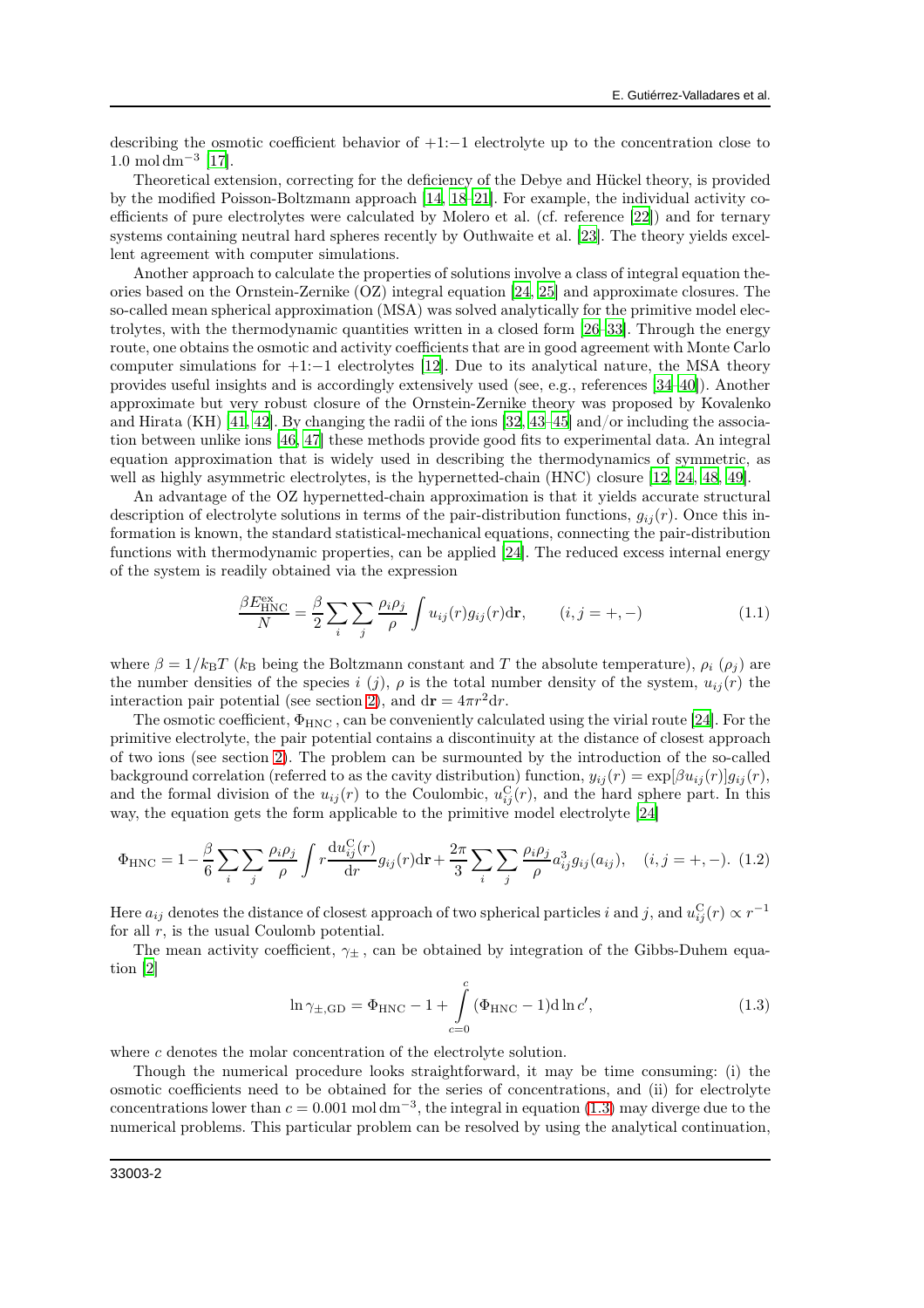for example DHLL+B2, at very low electrolyte concentrations [\[50](#page-13-20)]. The mean activity coefficient calculation via the Gibbs-Duhem equation becomes particularly cumbersome and time consuming in ternary mixtures containing additional solutes [\[51](#page-13-21)]. The expressions written above are general and can be in principle, apart from the HNC theory, applied to any other approximate closure.

An alternative way of calculating the activity coefficients, but valid only within the HNC approximation, has been proposed by Verlet and Levesque [\[52\]](#page-13-22). In its current form the formula was written by Hansen and Vieillefosse [\[53](#page-13-23)], and was successfully applied by Belloni [\[54](#page-13-24)] for asymmetric electrolytes. The expression, here referred to as the Hansen-Vieillefosse-Belloni (HVB) equation, reads

<span id="page-2-2"></span><span id="page-2-1"></span>
$$
\ln \gamma_{i,\text{HVB}} = -\sum_{j} \rho_j \mathbf{c}_{ij}^{(\mathbf{s})}(0) + \frac{1}{2} \sum_{j} \rho_j \int \{h_{ij}(r) \left[h_{ij}(r) - c_{ij}(r)\right]\} d\mathbf{r}, \qquad (j = +, -). \tag{1.4}
$$

Here  $\gamma_i$  is the individual activity coefficient of the species  $i$  (+ or −),  $h(r)$  denotes the total, and  $c(r)$  the direct correlation function, while  $\mathbf{c}^{(\mathbf{s})}(0)$  denotes the Fourier transform of the short-range part of the direct correlation function at  $k = 0$ . Further,  $\rho_j$  is the number density of species j.

To our best knowledge, the accuracy of the activity coefficient expression given by HVB equation [\(1.4\)](#page-2-1) has not been thoroughly tested for the primitive model electrolytes. In a few cases, where the Monte Carlo data for the same system were available [\[55](#page-13-25)], the expression was found to be in good agreement with the "exact" machine calculations. Therefore, the purpose of this work is to systematically examine the validity of HVB equation [\(1.4\)](#page-2-1) for the size symmetric and asymmetric +1:−1, and size symmetric +2:−2 electrolytes. Notice that the formula given by equation [\(1.4\)](#page-2-1) is only valid within the HNC approximation and therefore is not generally applicable. In other words, different expressions for the mean activity coefficients can be derived consistently with the closure conditions used [\[56](#page-13-26)].

Even so, the HVB equation is very useful because it avoids long and cumbersome evaluation of the excess chemical potential of the solute via the Gibbs-Duhem route (see, e.g., reference [\[51](#page-13-21)]). Notice that the mean activity coefficient of bulk electrolyte is often an input information for studying heterogeneous systems, electrical double-layer, or Donnan equilibrium, i.e. wherever the bulk electrolyte is in equilibrium with charged surfaces. The results obtained by means of HNC approximation, coupled with the HVB equation, are in the present study compared with the new Monte Carlo simulations, and with the results of some other electrolyte theories used in describing electrolyte solutions. In addition, the internal consistency of the HNC theory is tested with respect to the two different routes of the mean activity coefficient calculation.

The paper is organized as follows: following a brief introduction, the model and methods are presented, followed by the results and discussion section. Numerical results are presented in form of figures and tables. Conclusions are given at the end. Appendices summarize all the relevant equations used in these calculations: Debye-Hückel theory (appendix A), Pitzer's approach (appendix B), and the mean spherical approximation study (appendix C).

## <span id="page-2-0"></span>**2. Model and methods**

The model most frequently used in describing the electrolyte solutions is called the primitive model. In this description, an ion is represented as a hard sphere carrying positive or negative charge in its center, while the solution as a whole is treated as a dielectric continuum with a relative permittivity  $\varepsilon_r$  (McMillan-Mayer level of approximation) of pure solvent at pressure (p) and temperature  $(T)$  of observation [\[24\]](#page-13-5). Despite its simplicity, the model is capable of explaining many experimentally determinable properties of real electrolytes [\[9](#page-12-4), [57](#page-13-27)], as well as their mixtures [\[10\]](#page-12-5).

The interaction pair potential between two ions of valence  $z_i$  ( $z_j$ ), separated by a distance r, contains the hard sphere and Coulomb part,  $u_{ij}^{\text{C}}(r)$ 

$$
\beta u_{ij}(r) = \begin{cases} \infty, & r < a_{ij}, \\ \beta u_{ij}^{\text{C}}(r) = z_i z_j \frac{\lambda_{\text{B}}}{r}, & r \geq a_{ij}, \end{cases}
$$
 (2.1)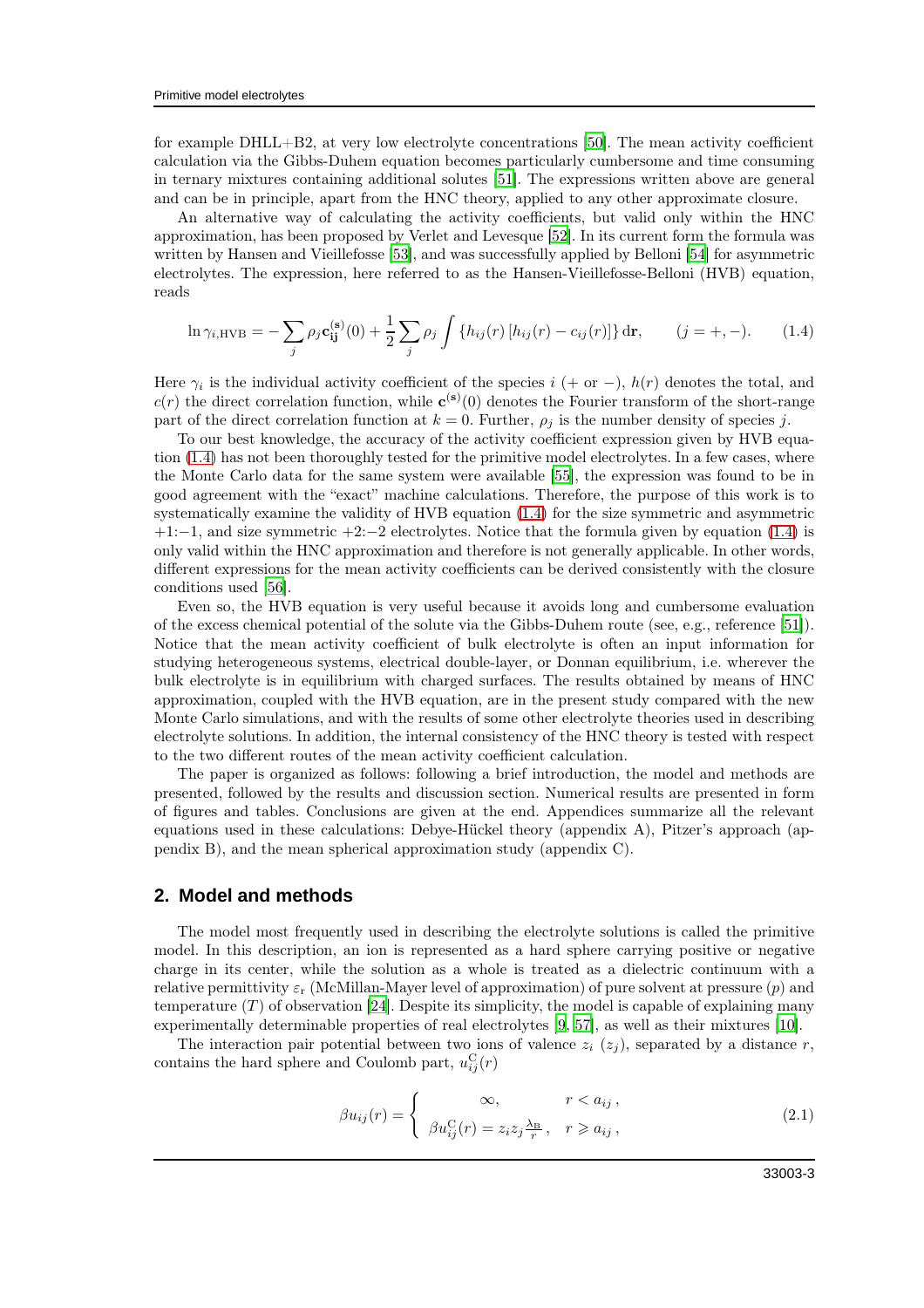where  $a_{ij} = \frac{1}{2}(a_i + a_j)$ ,  $a_i(a_j)$  is the diameter of species i (j), and  $\lambda_B$  is the Bjerrum length

$$
\lambda_{\rm B} = \frac{\beta e_0^2}{4\pi\varepsilon_0\varepsilon_{\rm r}}\,.
$$

Here  $\beta = 1/k_BT$ , where  $k_B$  is the Boltzmann constant, T is the absolute temperature,  $\varepsilon_0$  is the permittivity in vacuum and  $e_0$  is the elementary charge. For aqueous solutions at 25 °C studied here, the Bjerrum length assumes the value  $\lambda_B = 7.14$  Å. Three different models of aqueous electrolyte solutions at 25 °C were considered: (a)  $z_{+} = -z_{-} = 1$ ,  $a_{+} = a_{-} = 4.25$  Å; (b)  $z_{+} = -z_{-} = 1$ ,  $a_+ = 5.43 \text{ Å}, a_- = 3.62 \text{ Å}; \text{and (c)} z_+ = -z_- = 2, a_+ = a_- = 4.25 \text{ Å}.$  These values are often used as representatives for simple ions in aqueous solutions.

#### **2.1. Monte Carlo simulation**

The Monte Carlo calculations were performed in the canonical and grand canonical (GCMC) ensemble, using the standard Metropolis sampling algorithm [\[58\]](#page-13-28). Periodic boundary conditions with the minimum image (MI) convention, and Ewald summation (ES) method were used in the canonical ensemble simulations to minimize the finite sample effects, while GCMC was performed only in combination with the Ewald summation. The calculations were carried out with equal number of cations and anions, the total number of particles N being between 200 and 1000. After an equilibration run of  $(1-10) \cdot 10^7$  configurations, each production run consisted of  $(1-10) \cdot 10^7$ attempted configurations. From four to ten independent runs were performed for simulation in canonical ensemble for each concentration studied. The results given in tables and figures are the average values over these runs, after the equilibration runs were discarded.

While the excess internal energy and osmotic coefficient were obtained as simple canonical ensemble averages [\[58\]](#page-13-28), the Widom's test particle insertion method [\[59](#page-14-1), [60](#page-14-2)] was used in the canonical ensemble simulation to calculate the excess chemical potential of the electrolyte in solution

<span id="page-3-0"></span>
$$
\beta \mu_{\pm}^{\text{ex}} = \ln \gamma_{\pm} = -\frac{1}{2} \ln \langle \exp[-\beta U_{\text{pair}}] \rangle. \tag{2.2}
$$

In the expression above,  $\langle \cdots \rangle$  denotes the canonical ensemble average, while  $U_{\text{pair}}$  is the interaction energy between the system and a non-perturbing test pair of oppositely charged ions, inserted at random locations in the system. During the canonical ensemble simulation, for every N (number of particles in the simulation box) configuration, a hundred of (Widom's) insertions were attempted, to obtain the canonical ensemble average requested by equation [\(2.2\)](#page-3-0).

The results for the mean chemical potential of the electrolyte solution as obtained by Widom's method may, at higher concentrations, depend on the number of particles in the system [\[61\]](#page-14-3). For this reason, in many cases, especially for more concentrated electrolytes, the canonical ensemble simulations were supplemented by the grand canonical ensemble Monte Carlo method. In the latter case, the excess chemical potential is obtained directly, without invoking the insertion method [\[62](#page-14-4), [63\]](#page-14-5).

#### **2.2. Hypernetted chain approximation**

The hypernetted chain (HNC) approximation is based on the Ornstein-Zernike (OZ) equation. For multi-component mixtures, the OZ equation reads [\[24\]](#page-13-5)

<span id="page-3-1"></span>
$$
h_{ij}(r) = c_{ij}(r) + \sum_{k} \rho_k \int h_{ik}(|\mathbf{r} - \mathbf{r}'|) c_{kj}(\mathbf{r}') d\mathbf{r}',
$$
\n(2.3)

where  $h(r)$  and  $c(r)$  are the total and direct correlation functions, respectively, and the integral is of the convolution type. A general closure relation between  $h(r)$  and  $c(r)$  for the OZ equation is [\[48\]](#page-13-18)

<span id="page-3-2"></span>
$$
\ln[h_{ij}(r) + 1] = -\beta u_{ij}(r) + h_{ij}(r) - c_{ij}(r) + \mathcal{B}_{ij}(r).
$$
\n(2.4)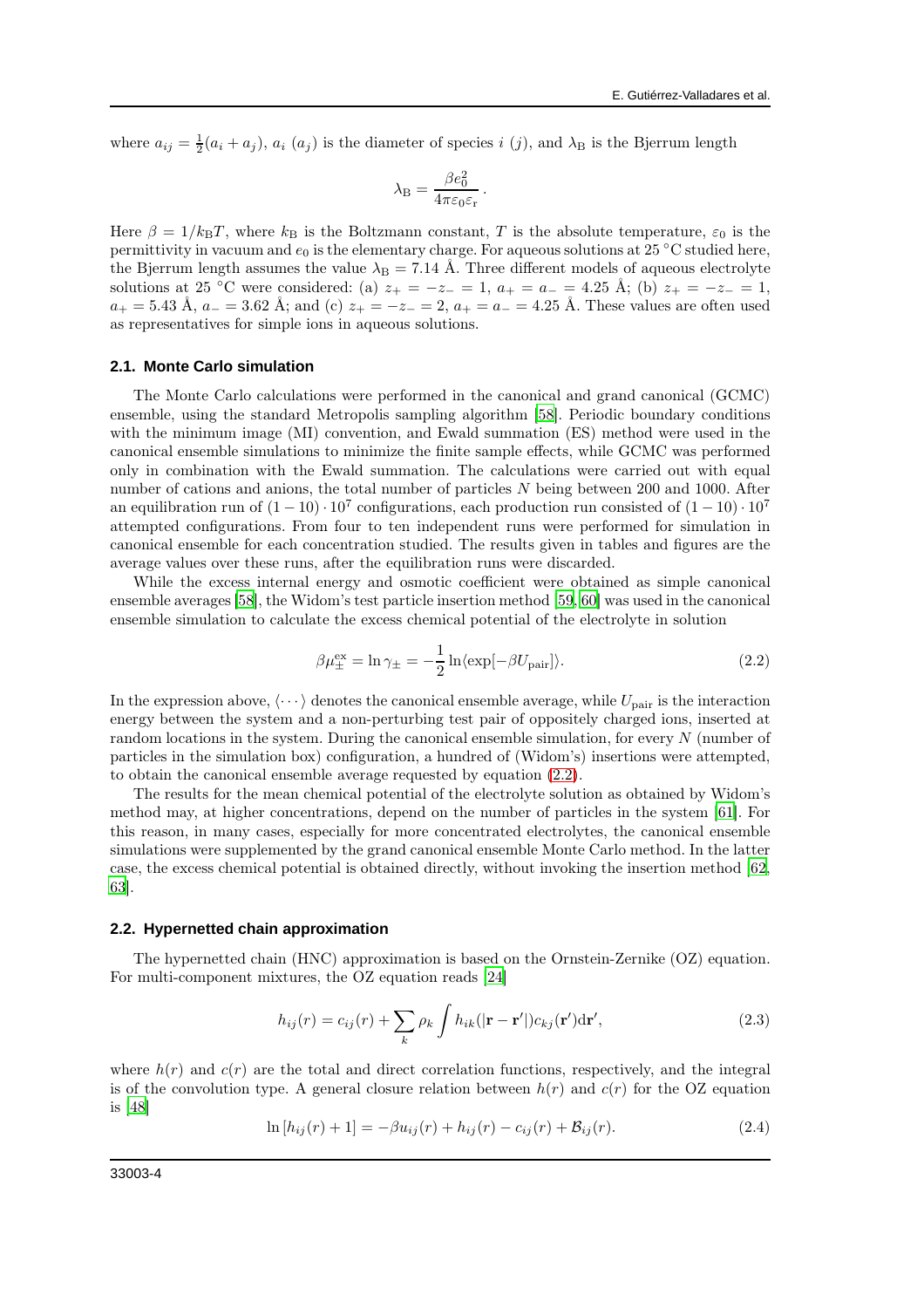$\mathcal{B}_{ij}(r)$  is in literature known as the "bridge graph" and cannot be written as a closed form function of the distribution functions  $h(r)$  and  $c(r)$ .  $B_{ij}(r)$  are all the graphs in the representation of the background correlation function, which are neither series nor parallel graphs. At least two field points are bridged, i.e. connected by the Mayer bond. The HNC approximation assumes that these graphs mutually cancel and sets  $\mathcal{B}_{ii}(r)$  to zero. Due to the long-range nature of the Coulomb interaction, the set of equations [\(2.3\)](#page-3-1) and [\(2.4\)](#page-3-2) has to be re-normalized before it can be solved numerically [\[48,](#page-13-18) [64\]](#page-14-6).

The re-normalized form of the integral equation was solved by direct iteration using the fast Fourier transform routine on a linear grid with  $2^{18}$  division points separated by the distance of  $\Delta r$ =0.005 Å. It should be noted that the results strongly depend on the number of points and separation interval  $\Delta r$ . The decisive criteria in our case was the smallest zeroth (electroneutrality condition) and second moment condition that should both in theory be equal to zero [\[65,](#page-14-7) [66\]](#page-14-8).

Equations [\(1.1\)](#page-1-1) and [\(1.2\)](#page-1-2) were used to calculate the excess internal energy and the osmotic coefficients, respectively, while the equation [\(1.4\)](#page-2-1) was used to calculate the activity coefficient. The mean activity coefficient,  $\gamma_{+}$ , for charge symmetric electrolytes studied here, is finally calculated from the expression  $\gamma_{\pm}^2 = \gamma_{+}\gamma_{-}$ . In order to check the thermodynamic consistency of the HNC approximation, the mean activity coefficients were (for a limited number of cases) calculated with the help of the Gibbs-Duhem equation  $(1.3)$ , using the HNC osmotic coefficient (equation  $(1.2)$ ) results.

## **3. Results and discussion**

Thermodynamic properties, e.g. excess internal energies, osmotic coefficients, and activity coefficients, are for three examples: (a)  $z_{+} = -z_{-} = 1$ ,  $a_{+} = a_{-} = 4.25$  Å; (b)  $z_{+} = -z_{-} = 1$ ,  $a_+ = 5.43 \text{ Å}, a_- = 3.62 \text{ Å}; \text{ and (c) } z_+ = -z_- = 2, a_+ = a_- = 4.25 \text{ Å}, \text{ as a function of the}$ electrolyte molar concentration, presented in tables [1–](#page-7-0)[6,](#page-9-0) and shown in figures [1](#page-5-0)[–3.](#page-6-0) The molar concentration of charge symmetric electrolytes,  $c = c_+ = c_- \pmod{dm^{-3}}$  is related to the number densities in the following way:  $\rho_i = c_i N_A$ , where  $N_A$  is the Avogadro's number. Basic equations for the mean spherical approximation, Pitzer's approach, and the Debye-Hückel theory, which are not in focus of this paper, are given in appendices.

(a)  $z_{+} = -z_{-} = 1, a_{+} = a_{-} = 4.25 \text{ Å}.$ 

The excess internal energy,  $\beta E^{\text{ex}}/N$ , chemical potential,  $\ln \gamma_{\pm}$ , and osmotic coefficient,  $\Phi$ , at different concentrations of size symmetric +1:−1 electrolyte are presented in tables [1](#page-7-0) and [2.](#page-7-1) While all the GCMC results were obtained using the Ewald summation technique (table [1\)](#page-7-0), the comparison between the canonical Monte Carlo results obtained using the periodic boundary conditions with minimum image convention and results obtained using Ewald summation are given in table [2.](#page-7-1) For simulations in the canonical ensemble, the Widom method was used to calculate the mean activity coefficients. As seen from table [2,](#page-7-1) for +1:−1 electrolyte in the concentration range studied here (from 0.0001 mol dm<sup>-3</sup> to 1.5 mol dm<sup>-3</sup>), both ways of accounting for the finite sample effects (minimum image, Ewald summation), yield the results, which agree within 5% or (most often) better. This appears to be within the sum of numerical uncertainties of separate calculations.

Figure [1](#page-7-0) shows the results presented in tables 1 and [2](#page-7-1) (ln  $\gamma_{\pm}$  and 1 –  $\Phi$ ; i.e. deviations from ideality), as well as the results obtained by the frequently used analytical theories (DH approximation, Pitzer's approach, MSA theory – see equations in the appendices).  $\ln \gamma_{\pm}$  (panel (a)) and 1−Φ (panel (b)) are shown for different methods as a function of square root of the concentration. It is clear from this figure that the DH theory quantitatively describes the osmotic and activity coefficients of the model electrolyte only up to approximately  $c = 0.05$  moldm<sup>-3</sup>. Pitzer's continuation extends the range of the DH approach up to 0.75 mol dm−<sup>3</sup> . By contrast, the MSA and HNC approximations are equally good in the whole concentration range, only at concentrations higher than 1 M, the HNC performs slightly better.

The main purpose of this work is to test the validity of the HVB equation [\(1.4\)](#page-2-1). First we checked the thermodynamic consistency of the HNC approach by comparing the mean activity coefficients obtained by the Gibbs-Duhem equation with those obtained directly (equation [\(1.4\)](#page-2-1)). The former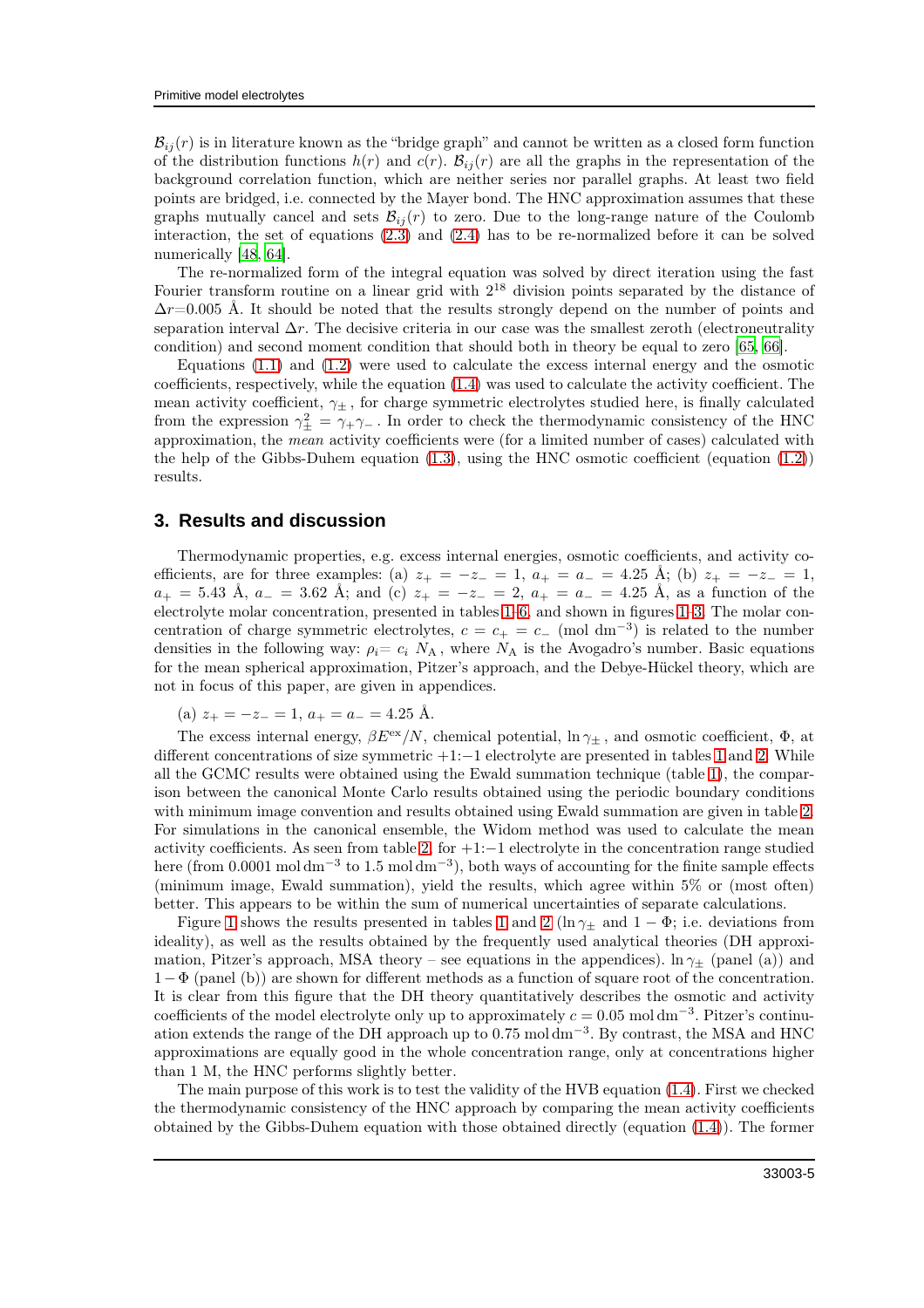

<span id="page-5-0"></span>**Figure 1.** ln  $\gamma_{\pm}$  (panel (a)) and 1- $\Phi$  (panel (b)) as a function of  $c^{1/2}$  for a +1:-1 primitive model electrolyte,  $a_+ = a_- = 4.25$  Å,  $\lambda_B = 7.14$  Å. Circles are grand canonical Monte Carlo data, crosses represent the canonical ensemble Monte Carlo results (Ewald summation). Theoretical values are given by lines: continuous line – HNC, dashed line – MSA, dash-dotted line – Pitzer, and dotted line – DH.

results in table [2](#page-7-1) are denoted as  $\gamma_{\pm,\text{GD}}$ . One can see that the two sets of results agree very well. It is our impression, however, that the mean activity coefficients calculated via the Gibbs-Duhem equation are slightly closer to the MC data than those calculated by the HVB equation. The latter results for  $\gamma_+$  seem to be systematically too high, but the differences are small, most likely within the experimental uncertainties.

(b)  $z_{+} = -z_{-} = 1, a_{+} = 5.43 \text{ Å}, a_{-} = 3.62 \text{ Å}.$ 

The results for size asymmetric +1:−1 electrolyte are presented in tables [3](#page-8-0) and [4](#page-8-1) and figure [2.](#page-5-1) Notice that in the DH theory calculations the parameter a was taken to be  $a = \frac{1}{2}(a_+ + a_-)$  since the DH theory cannot take the size asymmetry of the ions into account. The conclusions are the same as for the case (a): the size asymmetry considered here does not dramatically effect the performance of these theories in the applied concentration range.



<span id="page-5-1"></span>**Figure 2.** Same as in figure [1,](#page-5-0) but for  $a_+ = 5.43$  Å and  $a_- = 3.62$  Å.

(c)  $z_{+} = -z_{-} = 2, a_{+} = a_{-} = 4.25$  Å.

The excess internal energy,  $\beta E^{\text{ex}}/N$ , excess chemical potential,  $\ln \gamma_{\pm}$ , and osmotic coefficient, Φ, for different concentrations of size symmetric +2:−2 electrolyte are presented in tables [5](#page-9-1) and [6](#page-9-0) and figure [3](#page-6-0) (only ln  $\gamma_{\pm}$  and  $\Phi$ ). Interestingly, different treatments of the boundary conditions do not effect the results for the excess chemical potential obtained by Widom's method. This is not entirely true for the excess internal energy and osmotic coefficient calculations at concentrations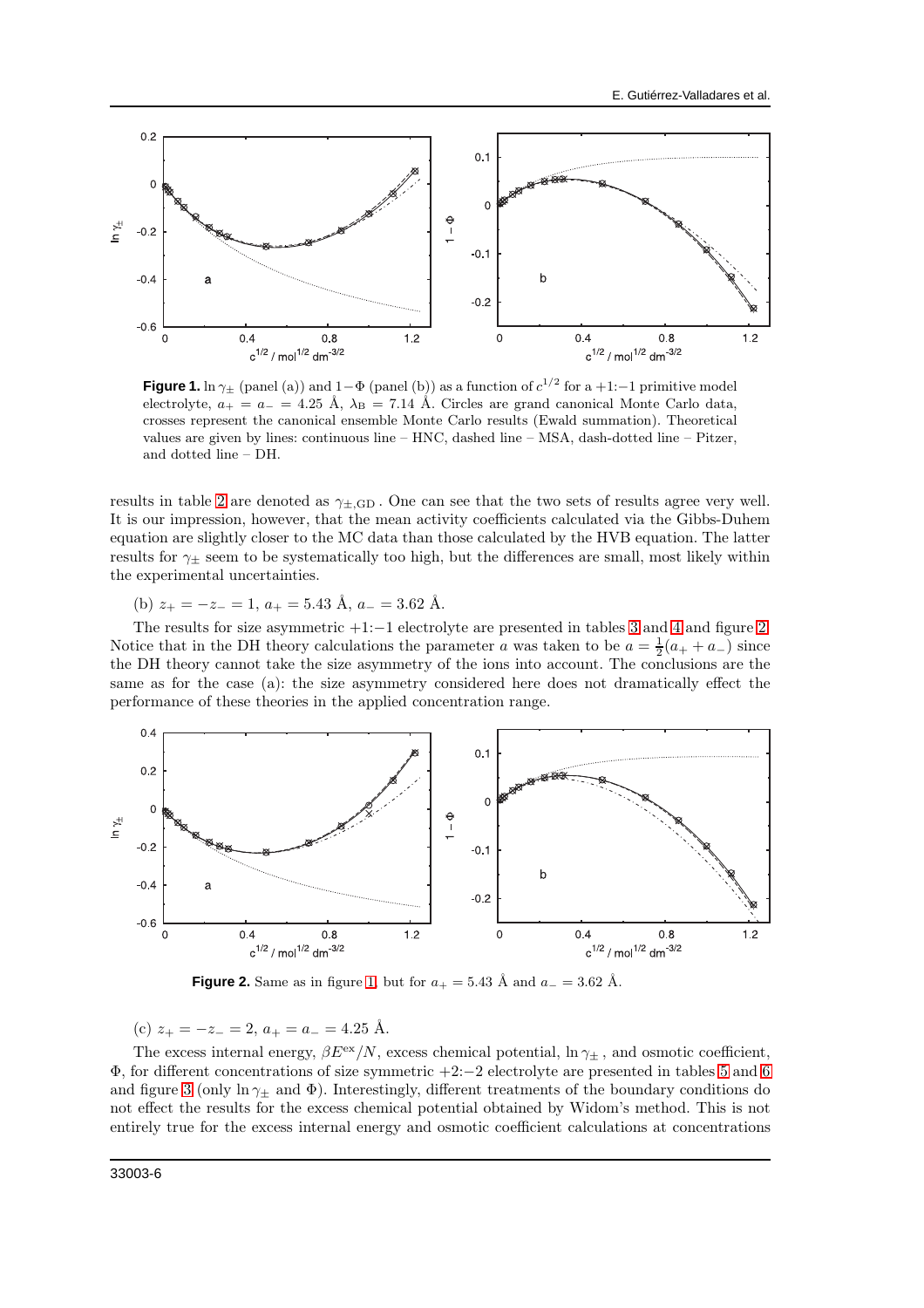above 1 mol dm<sup>-3</sup>. The discrepancies may become quite large at concentrations  $\approx 1.5 \text{ mol dm}^{-3}$ . and the Ewald summation method should be used to obtain correct results. For this reason the results of computer simulations, using the minimum image convention at 1.5 mol dm<sup>-3</sup>, are not included in table [6.](#page-9-0) At such a high concentration of the  $+2:-2$  electrolyte, the minimum image method yields unphysical pair distribution functions, and consequently should not be used for accurate simulations.



<span id="page-6-0"></span>**Figure 3.** The same as in figure [1,](#page-5-0) but for the  $+2:-2$  model electrolyte.

As seen from figure [3,](#page-6-0) the differences among different theories become, as expected, more pronounced in the case of  $+2:-2$  electrolyte than for  $+1:-1$  electrolyte examined before. The results presented in this paper suggest, in close agreement with many previous calculations, that the HNC approximation accurately describes the thermodynamic properties of the primitive model electrolytes in a wide concentration range.

#### **4. Conclusions**

The expression for the mean activity coefficient valid within the HNC approximation, Hansen-Vieillefosse-Belloni equation, was for primitive model +1:−1 and +2:−2 electrolytes tested against the newly obtained Monte Carlo simulation data. For the sake of completeness, the thermodynamic properties of +1:−1 and +2:−2 electrolytes, calculated by means of some other theories, often used in describing the electrolyte solutions, are also presented.

Special attention is paid to the numerical accuracy of simulations and the HNC calculations. Although the HVB equation (expression [\(1.4\)](#page-2-1)) has been used before, to our best knowledge, a systematic test of its accuracy has not been performed so far. For all the examples studied here, the HVB equation, compared to the canonical or grand canonical ensemble Monte Carlo simulations, yields accurate results for the mean activity coefficients and is, especially at higher concentration and +2:−2 electrolytes, superior to other approximations examined here. At the same time, it appears to be simple in usage and hence represents an excellent tool in describing the excess chemical potential of bulk electrolyte solutions. Notice, that this information is needed [\[55,](#page-13-25) [70\]](#page-14-9) whenever the membrane equilibria involving electrolyte solutions are studied.

## **Acknowledgements**

E. G.-V., M. L., B. H.-L. and V. V. appreciate the financial support of the Slovenian Research Agency through grant P1–0201. E. G.-V. and B. M.-M. acknowledge the support of the supercomputing department DGSCA of the National University of México (UNAM) for the access to the Kan Balam cluster. E. G.-V. acknowledges CONACyT for the financial support through the scholarship given and the Becas Mixtas program that allowed him the stay in Slovenia.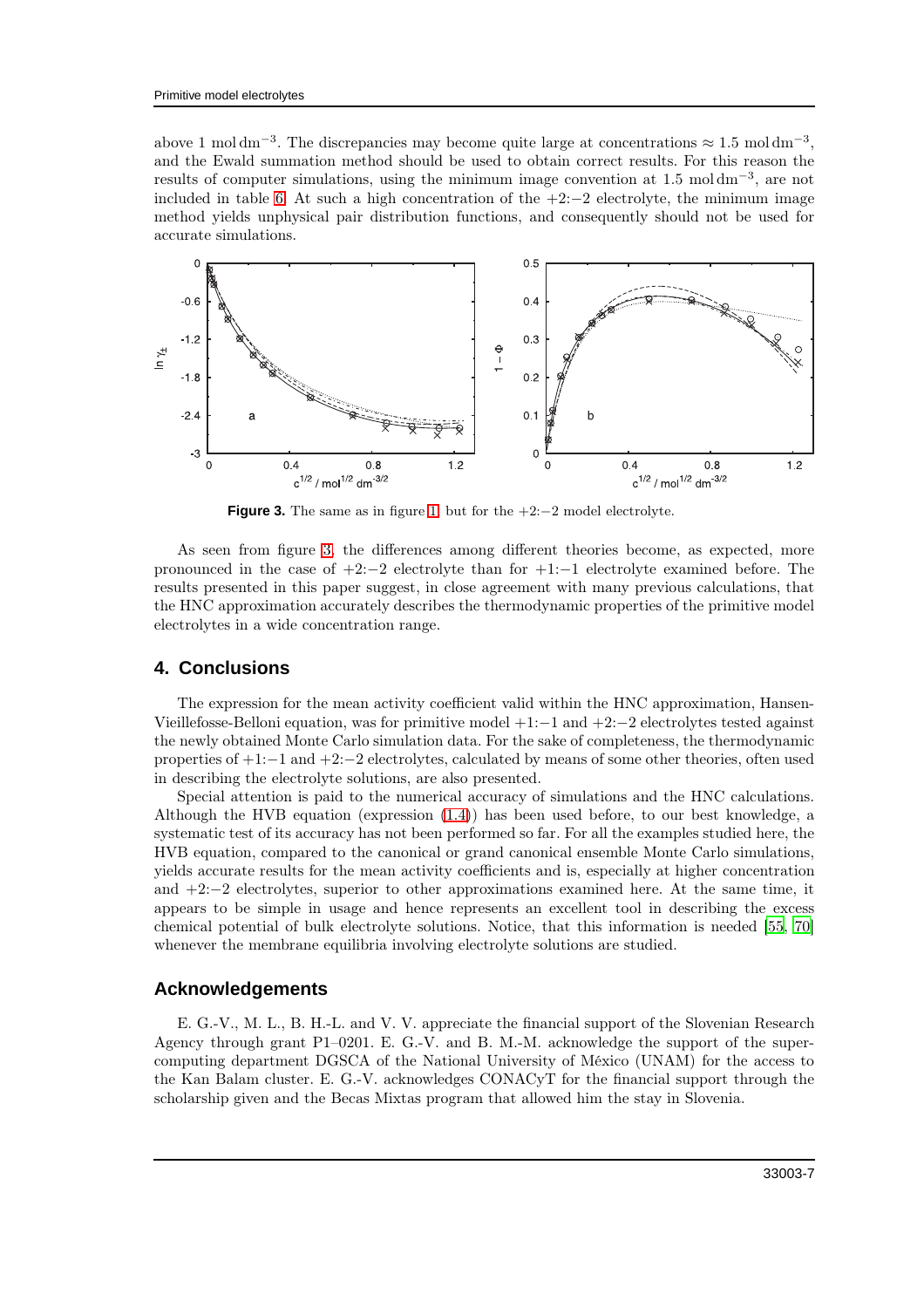**Table 1.** The reduced excess internal energy,  $\beta E^{\text{ex}}/N$ , the logarithm of the mean activity coefficient,  $\ln \gamma_{\pm}$ , and the osmotic coefficient,  $\Phi$ , as obtained using the GCMC, HNC (equations [\(1.1\)](#page-1-3), [\(1.4\)](#page-2-2), and [\(1.2\)](#page-1-4)), and MSA (appendix C) theory for a +1:−1 model electrolyte.  $a_+ = a_- =$  $4.25 \text{ Å}, \lambda_{\text{B}} = 7.14 \text{ Å}.$ 

|                                                    |                                   | GCMC                  |        |                        | <b>HNC</b>              |       |                        | MSA                   |        |  |  |
|----------------------------------------------------|-----------------------------------|-----------------------|--------|------------------------|-------------------------|-------|------------------------|-----------------------|--------|--|--|
| $\mathrm{mol}\,\mathrm{dm}^{-3}$<br>$\mathfrak{c}$ | $\beta E^{\rm ex}/N$              | $\ln \gamma_{\pm}$    | $\Phi$ | $\beta E^{\rm ex}/N$   | $\ln \gamma_{\pm, HVB}$ | Φ     | $\beta E^{\rm ex}/$    | $\ln \gamma_{\pm}$    | $\Phi$ |  |  |
| $9.972 \cdot 10^{-5}$                              | $-1.202 \cdot \overline{10^{-2}}$ | $-9.21 \cdot 10^{-3}$ | 0.996  | $-1.147 \cdot 10^{-2}$ | $-1.14 \cdot 10^{-2}$   | 0.996 | $-1.156 \cdot 10^{-2}$ | $-1.15 \cdot 10^{-2}$ | 0.966  |  |  |
| $4.986 \cdot 10^{-4}$                              | $-2.605 \cdot 10^{-2}$            | $-2.30 \cdot 10^{-2}$ | 0.992  | $-2.568 \cdot 10^{-2}$ | $-2.54 \cdot 10^{-2}$   | 0.992 | $-2.542 \cdot 10^{-2}$ | $-2.52 \cdot 10^{-2}$ | 0.992  |  |  |
| $9.973 \cdot 10^{-4}$                              | $-3.620 \cdot 10^{-2}$            | $-3.32 \cdot 10^{-2}$ | 0.988  | $-3.599 \cdot 10^{-2}$ | $-3.53 \cdot 10^{-2}$   | 0.989 | $-3.551 \cdot 10^{-2}$ | $-3.51 \cdot 10^{-2}$ | 0.989  |  |  |
| $4.982 \cdot 10^{-3}$                              | $-7.707 \cdot 10^{-2}$            | $-7.15 \cdot 10^{-2}$ | 0.977  | $-7.708 \cdot 10^{-2}$ | $-7.43 \cdot 10^{-2}$   | 0.977 | $-7.556 \cdot 10^{-2}$ | $-7.36 \cdot 10^{-2}$ | 0.977  |  |  |
| $9.964 \cdot 10^{-3}$                              | $-0.1053$                         | $-9.74 \cdot 10^{-2}$ | 0.969  | $-0.1055$              | $-0.100$                | 0.969 | $-0.1032$              | $-9.93 \cdot 10^{-2}$ | 0.970  |  |  |
| $2.477 \cdot 10^{-2}$                              | $-0.1559$                         | $-0.136$              | 0.958  | $-0.1562$              | $-0.145$                | 0.958 | $-0.1526$              | $-0.143$              | 0.959  |  |  |
| $4.982 \cdot 10^{-2}$                              | $-0.2066$                         | $-0.183$              | 0.950  | $-0.2070$              | $-0.185$                | 0.950 | $-0.2026$              | $-0.183$              | 0.950  |  |  |
| $7.473 \cdot 10^{-2}$                              | $-0.2413$                         | $-0.207$              | 0.946  | $-0.2416$              | $-0.210$                | 0.946 | $-0.2368$              | $-0.208$              | 0.947  |  |  |
| $9.528 \cdot 10^{-2}$                              | $-0.2636$                         | $-0.220$              | 0.945  | $-0.2641$              | $-0.224$                | 0.945 | $-0.2591$              | $-0.222$              | 0.946  |  |  |
| 0.2490                                             | $-0.3656$                         | $-0.262$              | 0.954  | $-0.3662$              | $-0.265$                | 0.955 | $-0.3610$              | 0.262                 | 0.955  |  |  |
| 0.4980                                             | $-0.4511$                         | $-0.246$              | 0.991  | $-0.4521$              | $-0.250$                | 0.991 | $-0.4465$              | $-0.245$              | 0.993  |  |  |
| 0.7480                                             | $-0.5062$                         | $-0.196$              | 1.04   | $-0.5070$              | $-0.197$                | 1.04  | $-0.5004$              | $-0.190$              | 1.04   |  |  |
| 0.9976                                             | $-0.5472$                         | $-0.125$              | 1.09   | $-0.5477$              | $-0.126$                | 1.09  | $-0.5399$              | $-0.116$              | 1.10   |  |  |
| 1.247                                              | $-0.5800$                         | $-4.00 \cdot 10^{-2}$ | 1.15   | $-0.5805$              | $-4.03 \cdot 10^{-2}$   | 1.15  | $-0.5711$              | $-2.75 \cdot 10^{-2}$ | 1.12   |  |  |
| L.498                                              | $-0.6078$                         | $5.44 \cdot 10^{-2}$  | 1.21   | $-0.6084$              | $5.84 \cdot 10^{-2}$    | 1.22  | $-0.5970$              | $7.25 \cdot 10^{-2}$  | 1.22   |  |  |

**Table 2.** The reduced excess internal energy,  $\beta E^{\text{ex}}/N$ , the logarithm of the mean activity coefficient,  $\ln \gamma_{\pm}$ , and the osmotic coefficient,  $\Phi$ , as obtained using the canonical ensemble Monte Carlo method (minimum image, Ewald summation), and HNC theory (equations [\(1.3\)](#page-1-5) and [\(1.4\)](#page-2-2)for  $\ln \gamma_{\pm}$ ) for a +1:-1 model electrolyte.  $a_+ = a_- = 4.25 \text{ Å}, \lambda_B = 7.14 \text{ Å}.$ 

<span id="page-7-3"></span><span id="page-7-2"></span><span id="page-7-1"></span><span id="page-7-0"></span>

|                                  | МC                         |                    |           |                      |                    |          |                             | HNC                     |                               |        |
|----------------------------------|----------------------------|--------------------|-----------|----------------------|--------------------|----------|-----------------------------|-------------------------|-------------------------------|--------|
|                                  | Minimum image              |                    |           |                      | Ewald summation    |          |                             |                         |                               |        |
| $\mathrm{mol}\,\mathrm{dm}^{-3}$ | $\beta E^{\text{ex}}$<br>N | $\ln \gamma_{\pm}$ | $\Phi$    | $\beta E^{\rm ex}/N$ | $\ln \gamma_{\pm}$ | $\Phi$   | $\beta E^{\text{ex}}$<br>'N | $\ln \gamma_{\pm, HVB}$ | $\ln\gamma_{\pm,\mathrm{GD}}$ | $\Phi$ |
| $0.0001\,$                       | $-0.01182$                 | $-0.0120$          | 0.996     | $-0.0119$            | $-0.0115$          | 0.996    | $-0.01148$                  | $-0.0114$               |                               | 0.9962 |
| 0.0005                           | $-0.02611$                 | $-0.0258$          | ${0.991}$ | $-0.0262$            | $-0.0244$          | 0.992    | $-0.02572$                  | $-0.0254$               | $\qquad \qquad$               | 0.9917 |
| 0.0010                           | $-0.03651$                 | $-0.0358$          | 0.988     | $-0.0363$            | $-0.0340$          | 0.988    | $-0.03603$                  | $-0.0354$               |                               | 0.9885 |
| 0.0050                           | $-0.07771$                 | $-0.0750$          | 0.976     | $-0.0773$            | $-0.0719$          | 0.977    | $-0.07721$                  | $-0.0744$               | $-0.0748$                     | 0.9766 |
| 0.0100                           | $-0.1062$                  | $-0.101$           | 0.969     | $-0.1057$            | $-0.0972$          | 0.969    | $-0.1057$                   | $-0.1005$               | $-0.1010$                     | 0.9692 |
| 0.0250                           | $-0.1574$                  | $-0.146$           | 0.957     | $-0.1568$            | $-0.141$           | 0.958    | $-0.1568$                   | $-0.1450$               | $-0.1458$                     | 0.9580 |
| 0.0500                           | $-0.2079$                  | $-0.186$           | 0.949     | $-0.2071$            | $-0.181$           | 0.950    | $-0.2073$                   | $-0.1852$               | $-0.1860$                     | 0.9498 |
| 0.0750                           | $-0.2424$                  | $-0.211$           | 0.945     | $-0.2416$            | $-0.205$           | 0.946    | $-0.2419$                   | $-0.2098$               | $-0.2106$                     | 0.9464 |
| 0.1000                           | $-0.2694$                  | $-0.228$           | 0.943     | $-0.2685$            | $-0.222$           | 0.945    | $-0.2687$                   | $-0.2267$               | $-0.2275$                     | 0.9451 |
| 0.2500                           | $-0.3673$                  | $-0.266$           | 0.953     | $-0.3664$            | $-0.260$           | 0.955    | $-0.3667$                   | $-0.2653$               | $-0.2662$                     | 0.9547 |
| 0.5000                           | $-0.4533$                  | $-0.250$           | 0.989     | $-0.4519$            | $-0.245$           | 0.991    | $-0.4526$                   | $-0.2492$               | $-0.2500$                     | 0.9918 |
| 0.7500                           | $-0.5081$                  | $-0.198$           | 1.04      | $-0.5067$            | $-0.193$           | $1.04\,$ | $-0.5073$                   | $-0.1970$               | $-0.1976$                     | 1.039  |
| 1.0000                           | $-0.5491$                  | $-0.127$           | $1.09\,$  | $-0.5475$            | $-0.123$           | $1.09\,$ | $-0.5481$                   | $-0.1252$               | $-0.1257$                     | 1.093  |
| l.2500                           | $-0.5821$                  | $-0.042$           | 1.15      | $-0.5802$            | $-0.039$           | 1.15     | $-0.5809$                   | $-0.0393$               | $-0.0393$                     | 1.152  |
| L.5000                           | $-0.6099$                  | 0.0533             | $1.21\,$  | $-0.6079$            | 0.056              | $1.21\,$ | $-0.6084$                   | 0.0584                  | 0.0588                        | 1.216  |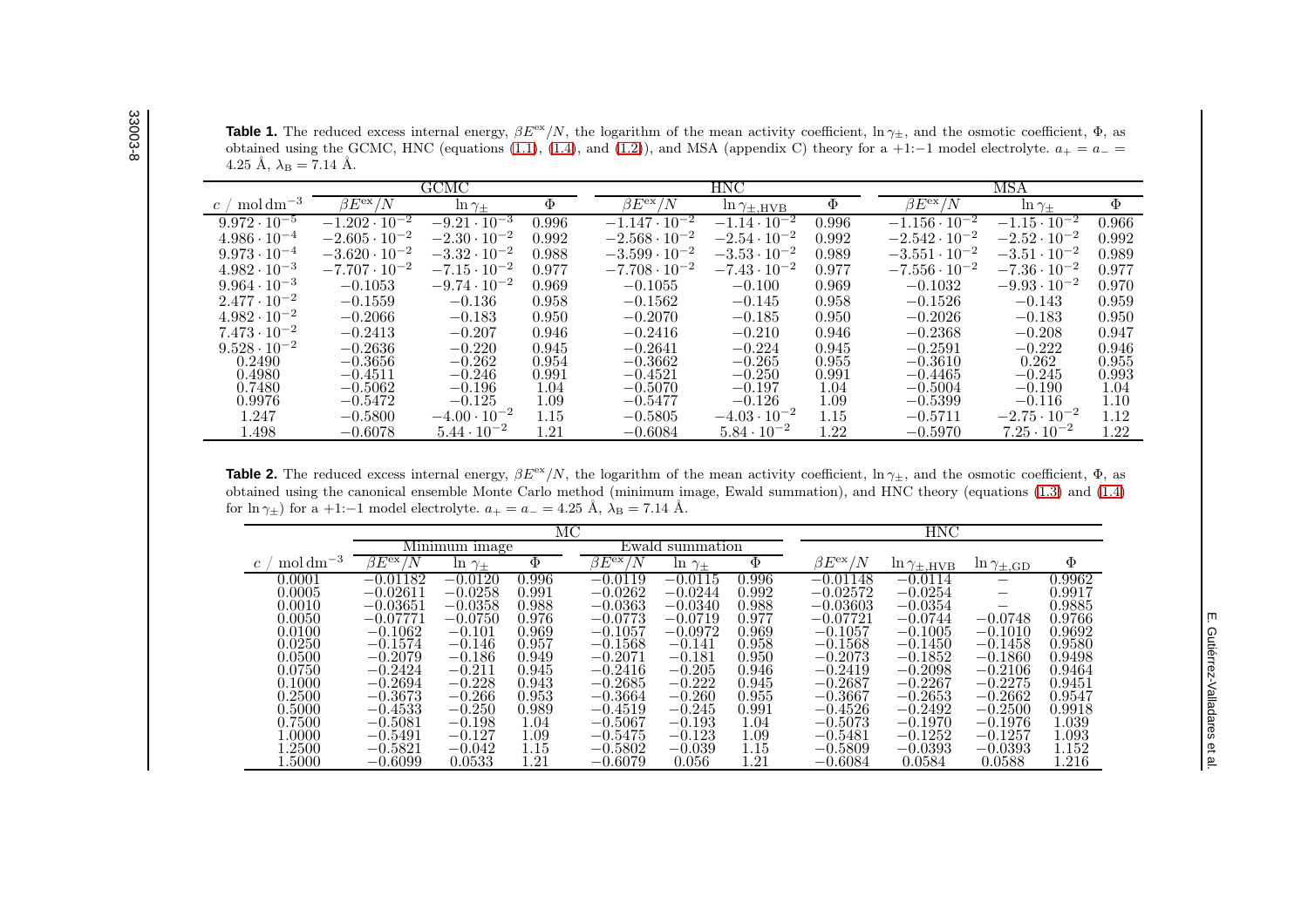| <b>Table 3.</b> The same as in table 1, but for $a_+ = 5.43 \text{ Å}$ , $a_- = 3.62 \text{ Å}$ . |                                   |                                  |              |                                   |                            |                  |                                   |                       |              |  |
|---------------------------------------------------------------------------------------------------|-----------------------------------|----------------------------------|--------------|-----------------------------------|----------------------------|------------------|-----------------------------------|-----------------------|--------------|--|
|                                                                                                   |                                   | GCMC                             |              |                                   | <b>HNC</b>                 |                  |                                   | MSA                   |              |  |
| $\rm \gamma \, mol \, dm^{-3}$<br>$\mathcal{C}$                                                   | $\beta E^{\rm ex}/N$              | $\ln \gamma_{\pm}$               | $\Phi$       | $\beta E^{\text{ex}}/N$           | $\ln \gamma_{\pm,\rm HVB}$ | Ф                | $\beta E^{\text{ex}}/N$           | $\ln \gamma_{\pm}$    | $\Phi$       |  |
| $9.984 \cdot 10^{-5}$                                                                             | $-1.185 \cdot \overline{10^{-2}}$ | $-1.04 \cdot \overline{10^{-2}}$ | 0.996        | $-1.146 \cdot \overline{10^{-2}}$ | $-1.14 \cdot 10^{-2}$      | 0.996            | $-1.156 \cdot \overline{10^{-2}}$ | $-1.15 \cdot 10^{-2}$ | 0.966        |  |
| $4.986 \cdot 10^{-4}$                                                                             | $-2.571 \cdot 10^{-2}$            | $-2.29 \cdot 10^{-2}$            | 0.992        | $-2.562 \cdot 10^{-2}$            | $-2.52 \cdot 10^{-2}$      | 0.992            | $-2.538 \cdot 10^{-2}$            | $-2.51 \cdot 10^{-2}$ | 0.992        |  |
| $9.977 \cdot 10^{-4}$                                                                             | $-3.600 \cdot 10^{-2}$            | $-3.33 \cdot 10^{-2}$            | 0.989        | $-3.586 \cdot 10^{-2}$            | $-3.52 \cdot 10^{-2}$      | 0.989            | $-3.543 \cdot 10^{-2}$            | $-3.50 \cdot 10^{-2}$ | 0.989        |  |
| $4.987 \cdot 10^{-3}$                                                                             | $-7.647 \cdot 10^{-2}$            | $-7.12 \cdot 10^{-2}$            | 0.977        | $-7.655 \cdot 10^{-2}$            | $-7.34 \cdot 10^{-2}$      | 0.977            | $-7.522 \cdot 10^{-2}$            | $-7.28 \cdot 10^{-2}$ | 0.977        |  |
| $9.973 \cdot 10^{-3}$                                                                             | $-0.1044$                         | $-9.66 \cdot 10^{-2}$            | 0.970        | $-0.1045$                         | $-9.06 \cdot 10^{-2}$      | 0.970            | $-0.1026$                         | $-9.77 \cdot 10^{-2}$ | 0.970        |  |
| $2.491 \cdot 10^{-2}$                                                                             | $-0.1544$                         | $-0.138$                         | 0.960        | $-0.1545$                         | $-0.141$                   | 0.960            | $-0.1517$                         | $-0.139$              | 0.960        |  |
| $4.985 \cdot 10^{-2}$                                                                             | $-0.2036$                         | $-0.175$                         | 0.954        | $-0.2038$                         | $-0.177$                   | 0.954            | $-0.2004$                         | $-0.176$              | 0.954        |  |
| $7.471 \cdot 10^{-2}$                                                                             | $-0.2370$                         | $-0.195$                         | 0.952        | $-0.2374$                         | $-0.198$                   | 0.952            | $-0.2338$                         | $-0.197$              | 0.952        |  |
| $9.972 \cdot 10^{-2}$                                                                             | $-0.2632$                         | $-0.210$                         | 0.952        | $-0.2590$                         | $-0.210$                   | 0.952            | $-0.2599$                         | $-0.210$              | 0.952        |  |
| 0.2490                                                                                            | $-0.3575$                         | $-0.228$                         | 0.972        | $-0.3582$                         | $-0.231$                   | 0.971            | $-0.3550$                         | $-0.229$              | 0.972        |  |
| 0.4983                                                                                            | $-0.4409$                         | $-0.179$                         | 1.03         | $-0.4414$                         | $-0.181$                   | 1.03             | $-0.4381$                         | $-0.177$              | 1.03         |  |
| 0.7481                                                                                            | $-0.4943$                         | $-9.05 \cdot 10^{-2}$            | 1.09         | $-0.4945$                         | $-9.16 \cdot 10^{-2}$      | 1.09             | $-0.4904$                         | $-8.54 \cdot 10^{-2}$ | 1.10         |  |
| 0.9984                                                                                            | $-0.5343$                         | $1.98 \cdot 10^{-2}$             | 1.16         | $-0.5342$                         | $2.19 \cdot 10^{-2}$       | 1.17             | $-0.5287$                         | $3.01 \cdot 10^{-2}$  | 1.17         |  |
| .248<br>.498                                                                                      | $-0.5665$<br>$-0.5936$            | 0.150<br>0.295                   | 1.25<br>1.34 | $-0.5662$<br>$-0.5932$            | 0.154<br>0.306             | 1.25<br>$1.35\,$ | $-0.5589$<br>$-0.5839$            | 0.163<br>0.313        | 1.26<br>1.35 |  |

<span id="page-8-1"></span><span id="page-8-0"></span>**Table 4.** The same as in table [2,](#page-7-3) but for  $a_+ = 5.43 \text{ Å}$ ,  $a_- = 3.62 \text{ Å}$  (ln  $\gamma_{\pm, \text{GD}}$  is not given).

|                                  |                    |                    |        | HNC                       |                    |       |                      |                         |        |
|----------------------------------|--------------------|--------------------|--------|---------------------------|--------------------|-------|----------------------|-------------------------|--------|
|                                  |                    | Minimum image      |        |                           | Ewald summation    |       |                      |                         |        |
| $\mathrm{mol}\,\mathrm{dm}^{-3}$ | $\beta E^{\rm ex}$ | $\ln \gamma_{\pm}$ | $\Phi$ | $\beta E^{\rm ex}/$<br>'N | $\ln \gamma_{\pm}$ | Φ     | $\beta E^{\rm ex}/N$ | $\ln \gamma_{\pm, HVB}$ | Φ      |
| 0.0001                           | $-0.01181$         | $-0.0120$          | 0.996  | $-0.0120$                 | $-0.0115$          | 0.996 | $-0.01147$           | $-0.0114$               | 0.9962 |
| 0.0005                           | $-0.02611$         | $-0.0257$          | 0.991  | $-0.0259$                 | $-0.0245$          | 0.992 | $-0.02565$           | $-0.0253$               | 0.9917 |
| 0.0010                           | $-0.03641$         | $-0.0356$          | 0.988  | $-0.0363$                 | $-0.0338$          | 0.989 | $-0.03590$           | $-0.0352$               | 0.9886 |
| 0.0050                           | $-0.07711$         | $-0.0740$          | 0.977  | $-0.0767$                 | $-0.0708$          | 0.977 | $-0.07664$           | $-0.0735$               | 0.9771 |
| 0.0100                           | $-0.1052$          | $-0.0993$          | 0.969  | $-0.1048$                 | $-0.0957$          | 0.970 | $-0.1047$            | $-0.0987$               | 0.9701 |
| 0.0250                           | $-0.1553$          | $-0.142$           | 0.959  | $-0.1547$                 | $-0.137$           | 0.960 | $-0.1548$            | $-0.1408$               | 0.9600 |
| 0.0500                           | $-0.2047$          | $-0.178$           | 0.952  | $-0.2039$                 | $-0.173$           | 0.954 | $-0.2040$            | $-0.1773$               | 0.9536 |
| 0.0750                           | $-0.2383$          | $-0.199$           | 0.950  | $-0.2376$                 | $-0.193$           | 0.952 | $-0.2377$            | $-0.1984$               | 0.9518 |
| 0.1000                           | $-0.2644$          | $-0.213$           | 0.951  | $-0.2637$                 | $-0.207$           | 0.952 | $-0.2638$            | $-0.2119$               | 0.9521 |
| 0.2500                           | $-0.3594$          | $-0.232$           | 0.969  | $-0.3582$                 | $-0.225$           | 0.97  | $-0.3586$            | $-0.2305$               | 0.9714 |
| 0.5000                           | $-0.4428$          | $-0.182$           | 1.02   | $-0.4413$                 | $-0.176$           | 1.03  | $-0.4418$            | $-0.1804$               | 1.026  |
| 0.7500                           | $-0.4961$          | $-0.0931$          | 1.09   | $-0.4944$                 | $-0.0880$          | 1.09  | $-0.4948$            | $-0.0908$               | 1.093  |
| $1.0000\,$                       | $-0.5362$          | 0.0182             | 1.16   | $-0.5343$                 | $-0.023$           | 1.17  | $-0.5345$            | 0.0227                  | 1.169  |
| 1.2500                           | $-0.5685$          | 0.148              | 1.25   | $-0.5664$                 | 0.151              | 1.25  | $-0.5665$            | 0.1555                  | 1.256  |
| $1.5000\,$                       | $-0.5959$          | 0.293              | 1.34   | $-0.5936$                 | 0.297              | 1.34  | $-0.5935$            | 0.3064                  | 1.352  |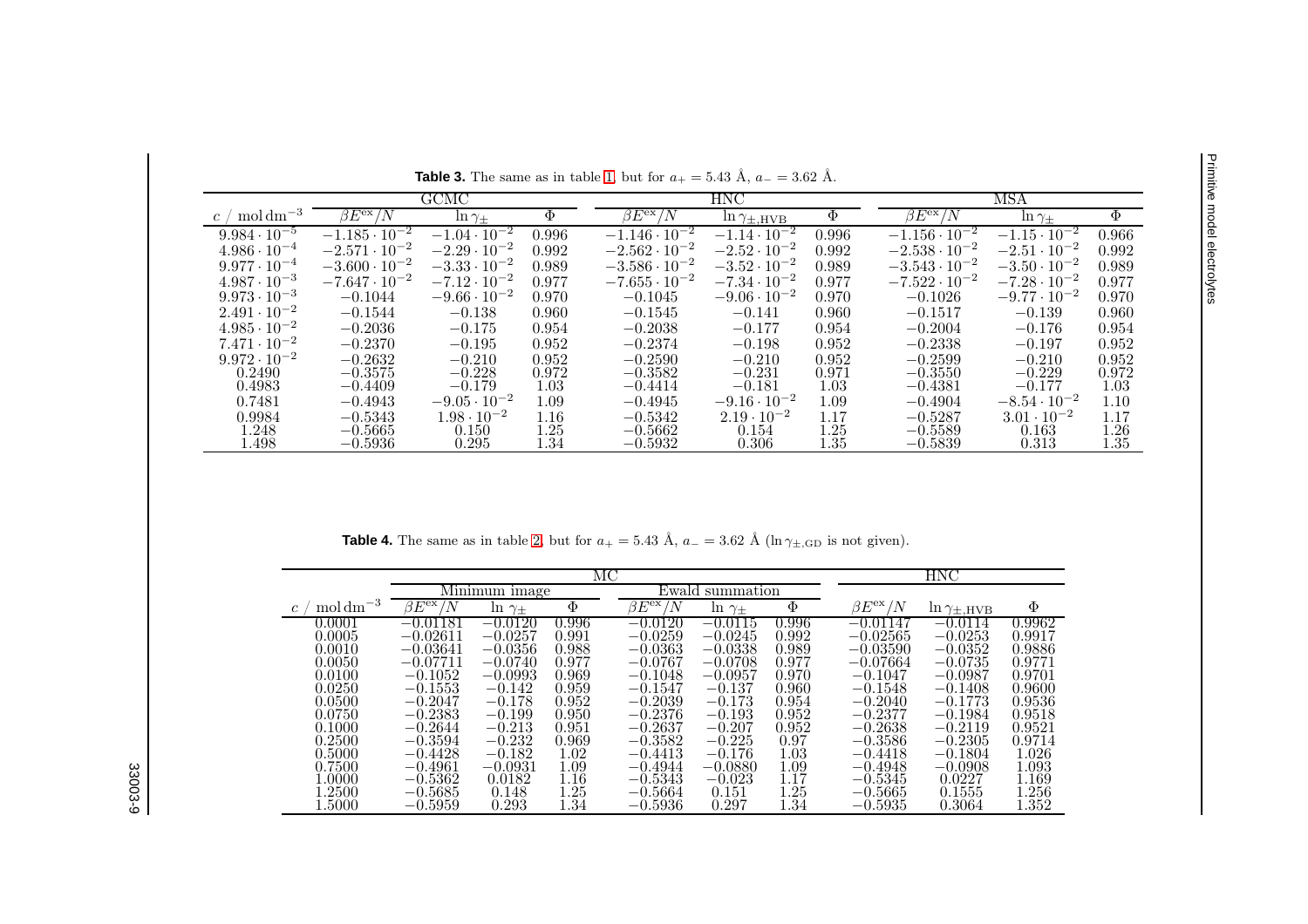| $\mathrm{mol}\,\mathrm{dm}^{-3}$<br>$\beta E^{\text{ex}}$<br>Φ<br>$\Phi$<br>$\beta E^{\rm ex}/$<br>$\beta E^{\rm ex}$ /<br>'N<br>'N<br>/N<br>$\ln \gamma_{\pm}$<br>$\ln \gamma_{\pm}$<br>$\ln \gamma_{\pm, HVB}$ | $\Phi$ |
|------------------------------------------------------------------------------------------------------------------------------------------------------------------------------------------------------------------|--------|
|                                                                                                                                                                                                                  |        |
| $-9.126 \cdot 10^{-2}$<br>$-9.12 \cdot 10^{-2}$<br>$9.980 \cdot 10^{-5}$<br>$-0.1266$<br>$-0.102$<br>0.963<br>$-0.1264$<br>0.964<br>$-0.104$                                                                     | 0.970  |
| $5.000 \cdot 10^{-4}$<br>$-0.3220$<br>$-0.238$<br>0.920<br>$-0.3095$<br>0.920<br>$-0.198$<br>$-0.237$<br>$-0.1978$                                                                                               | 0.936  |
| $9.968 \cdot 10^{-4}$<br>$-0.4572$<br>$-0.333$<br>0.886<br>$-0.4339$<br>$-0.331$<br>0.891<br>$-0.2728$<br>$-0.272$                                                                                               | 0.913  |
| $4.982 \cdot 10^{-3}$<br>$-0.9302$<br>$-0.678$<br>0.796<br>0.804<br>$-0.5573$<br>$-0.8366$<br>$-0.555$<br>$-0.660$                                                                                               | 0.831  |
| $9.963 \cdot 10^{-3}$<br>$-1.176$<br>$-0.879$<br>0.746<br>$-0.855$<br>0.759<br>$-1.056$<br>$-0.7417$<br>$-0.738$                                                                                                 | 0.782  |
| $2.493 \cdot 10^{-2}$<br>$-1.054$<br>$-1.516$<br>$-1.19$<br>0.695<br>$-1.384$<br>0.699<br>$-1.16$<br>$-1.04$                                                                                                     | 0.709  |
| $4.979 \cdot 10^{-2}$<br>$-1.780$<br>0.657<br>$-1.45$<br>$-1.658$<br>0.655<br>$-1.342$<br>$-1.43$<br>$-1.32$                                                                                                     | 0.652  |
| $7.345 \cdot 10^{-2}$<br>$-1.928$<br>$-1.60$<br>0.637<br>$-1.821$<br>0.633<br>$-1.522$<br>$-1.59$<br>$-1.49$                                                                                                     | 0.622  |
| 0.1000<br>$-1.73$<br>$-1.955$<br>$-2.049$<br>0.621<br>$-1.72$<br>0.617<br>$-1.674$<br>$-1.63$                                                                                                                    | 0.601  |
| 0.2510<br>$-2.423$<br>0.593<br>$-2.12$<br>0.587<br>$-2.11$<br>$-2.374$<br>$-2.163$<br>$-2.06$                                                                                                                    | 0.561  |
| 0.5001<br>$-2.38$<br>0.597<br>$-2.725$<br>0.596<br>$-2.708$<br>$-2.39$<br>$-2.553$<br>$-2.35$                                                                                                                    | 0.575  |
| $-2.793$<br>0.7594<br>$-2.921$<br>$-2.52$<br>$-2.52$<br>0.630<br>$-2.918$<br>$-2.48$<br>0.614                                                                                                                    | 0.617  |
| 0.9885<br>$-2.945$<br>$-3.052$<br>$-2.57$<br>0.646<br>$-3.054$<br>$-2.58$<br>0.667<br>$-2.53$                                                                                                                    | 0.665  |
| 1.270<br>$-3.183$<br>$-2.60$<br>$-3.089$<br>0.694<br>$-3.187$<br>$-2.60$<br>0.722<br>$-2.53$                                                                                                                     | 0.732  |
| l.506<br>$-3.292$<br>0.727<br>$-3.186$<br>$-2.60$<br>$-3.280$<br>$-2.59$<br>0.774<br>$-2.51$                                                                                                                     | 0.794  |

**Table 5.** The same as in table [1,](#page-7-2) but for the +2:−<sup>2</sup> model electrolyte.

<span id="page-9-1"></span><span id="page-9-0"></span>**Table 6.** The same as in table [2,](#page-7-3) but for the  $+2:-2$  model electrolyte (ln  $\gamma_{\pm,\text{GD}}$  is not given).

|                                  |                    |                | ΜС     |                            | $_{\rm HNC}$   |       |                      |                         |        |
|----------------------------------|--------------------|----------------|--------|----------------------------|----------------|-------|----------------------|-------------------------|--------|
|                                  |                    | Minimum image  |        | Ewald                      | summation      |       |                      |                         |        |
| $\mathrm{mol}\,\mathrm{dm}^{-3}$ | $\beta E^{\rm ex}$ | $\ln \gamma_+$ | $\Phi$ | $\beta E^{\rm ex}$ /<br>'N | $\ln \gamma_+$ | Φ     | $\beta E^{\rm ex}/N$ | $\ln \gamma_{\pm, HVB}$ | Φ      |
| 0.0001                           | $-0.1286$          | $-0.104$       | 0.962  | $-0.128$                   | $-0.101$       | 0.964 | $-0.1266$            | $-0.1037$               | 0.9643 |
| 0.0005                           | $-0.3201$          | $-0.238$       | 0.914  | $-0.321$                   | $-0.233$       | 0.920 | $-0.3095$            | $-0.2373$               | 0.9198 |
| 0.0010                           | $-0.4608$          | $-0.336$       | 0.883  | $-0.460$                   | $-0.330$       | 0.890 | $-0.4345$            | $-0.3313$               | 0.8910 |
| 0.0050                           | $-0.930$           | $-0.681$       | 0.790  | $-0.933$                   | $-0.675$       | 0.799 | $-0.8377$            | $-0.6612$               | 0.8033 |
| 0.0100                           | $-1.176$           | $-0.883$       | 0.745  | $-1.181$                   | $-0.882$       | 0.752 | $-1.057$             | $-0.8566$               | 0.7592 |
| 0.0250                           | $-1.517$           | $-1.19$        | 0.691  | $-1.521$                   | $-1.19$        | 0.692 | $-1.385$             | $-1.165$                | 0.6989 |
| 0.0500                           | $-1.781$           | $-1.45$        | 0.656  | $-1.784$                   | $-1.44$        | 0.659 | $-1.660$             | $-1.432$                | 0.6551 |
| 0.0750                           | $-1.937$           | $-1.62$        | 0.635  | $-1.940$                   | $-1.61$        | 0.633 | $-1.830$             | $-1.600$                | 0.6318 |
| 0.1000                           | $-2.050$           | $-1.73$        | 0.623  | $-2.051$                   | $-1.74$        | 0.623 | $-1.955$             | $-1.722$                | 0.6171 |
| 0.2500                           | $-2.423$           | $-2.11$        | 0.597  | $-2.425$                   | $-2.12$        | 0.600 | $-2.372$             | $-2.119$                | 0.5873 |
| 0.5000                           | $-2.730$           | $-2.38$        | 0.601  | $-2.727$                   | $-2.41$        | 0.602 | $-2.708$             | $-2.393$                | 0.5972 |
| 0.7500                           | $-2.924$           | $-2.50$        | 0.628  | $-2.919$                   | $-2.60$        | 0.631 | $-2.912$             | $-2.519$                | 0.6283 |
| 1.0000                           | $-3.071$           | $-2.58$        | 0.663  | $-3.060$                   | $-2.64$        | 0.662 | $-3.061$             | $-2.579$                | 0.6695 |
| $1.2500\,$                       | $-3.190$           | $-2.60$        | 0.699  | $-3.179$                   | $-2.71$        | 0.710 | $-3.179$             | $-2.599$                | 0.7179 |
| 1.5000                           |                    |                |        | $-3.278$                   | $-2.65$        | 0.760 | $-3.277$             | $-2.591$                | 0.7727 |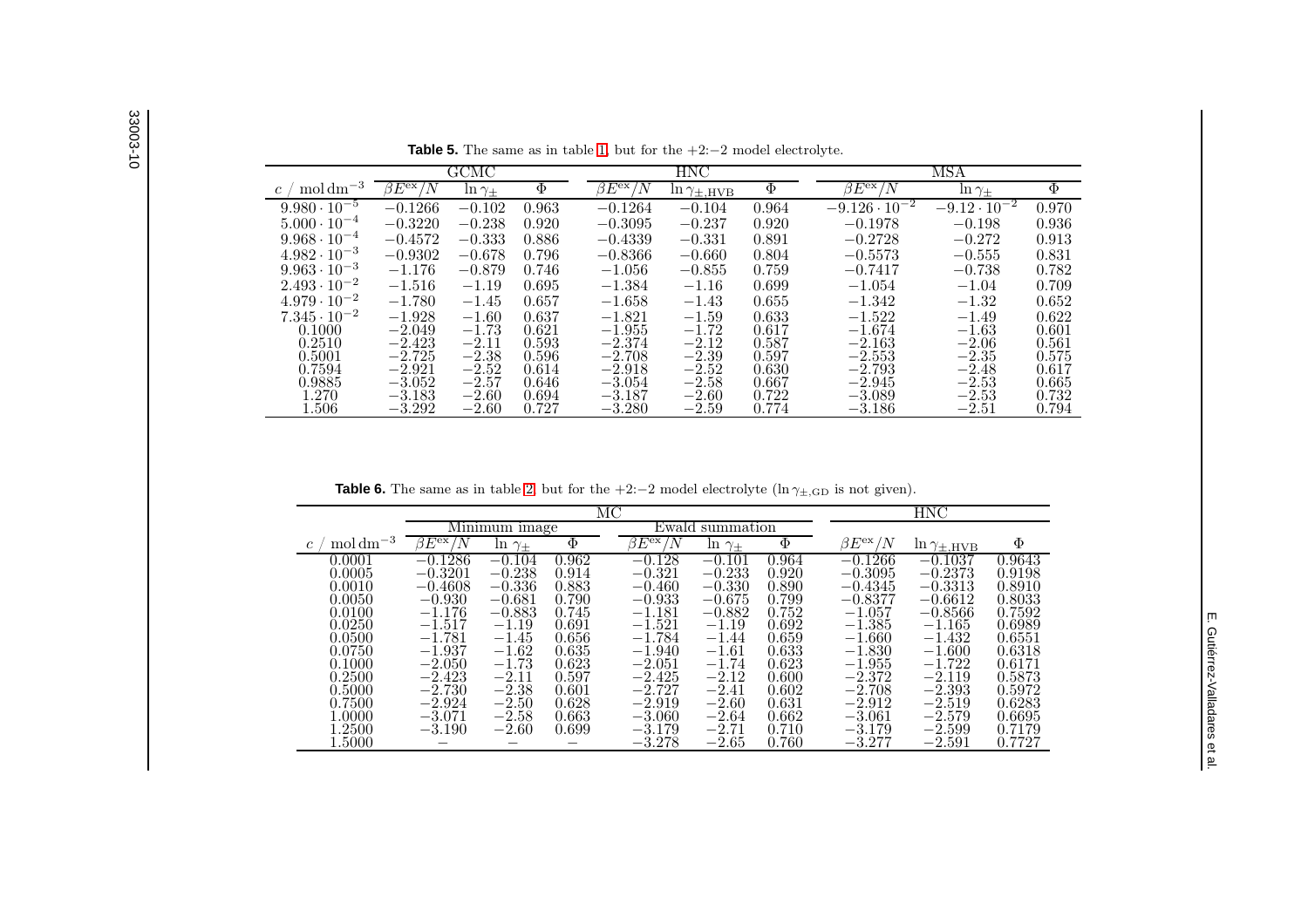## **A. Debye-Hückel theory**

In the framework of the Debye-Hückel theory, the expression for the reduced excess internal energy reads

$$
\frac{\beta E_{\text{DH}}^{\text{ex}}}{N} = -\frac{\lambda_{\text{B}} |z_{+}z_{-}|}{2} \frac{\kappa}{1 + \kappa a},\tag{A1}
$$

where  $z_+$  and  $z_-$  are valencies of cations and anions, respectively,  $\kappa^{-1}$  is the so-called Debye screening length defined as  $\kappa^2 = 4\pi\lambda_B \sum \rho_i z_i^2$  ( $\lambda_B$  being the Bjerrum length and  $\rho_i$  the number density of the ionic species  $i$ ), and  $a$  is the distance of closest approach of two ions (assumed to be same for all pairs).

The osmotic coefficient is given by

$$
\Phi_{\rm DH} = 1 - \frac{\lambda_{\rm B} |z_{+}z_{-}| \kappa}{6} \cdot \sigma(\kappa a),\tag{A2}
$$

where  $\sigma(\kappa a)$  is a function defined as [\[17,](#page-13-0) [67\]](#page-14-10)

$$
\sigma(x) = \frac{3}{x^3} \left( 1 + x - \frac{1}{1+x} - 2\ln(1+x) \right). \tag{A3}
$$

The mean activity coefficient is calculated via

<span id="page-10-0"></span>
$$
\ln \gamma_{\pm, \text{DH}} = -\frac{2.303A|z_{+}z_{-}|\sqrt{I}}{1 + Ba\sqrt{I}}, \tag{A4}
$$

where I is the ionic strength of the solution  $(I = 0.5 \sum_i c_i z_i^2, c_i$  being the molar concentration of species  $i$ ), and  $A$ ,  $B$  are constants containing the absolute temperature and dielectric constant of the solvent. For aqueous solutions at 25 °C,  $A = 0.511 \text{ dm}^{3/2} \text{mol}^{-1/2}$ , and  $B =$  $0.329 \cdot 10^{-8}$  cm<sup>-1</sup> dm<sup>3/2</sup> mol<sup>-1/2</sup>.

At extreme dilution, the term  $Ba\sqrt{I}$  in the denominator of equation [\(A4\)](#page-10-0) becomes negligible compared to unity and the equation [\(A4\)](#page-10-0) yields the known Debye-Hückel's limiting law (DHLL)

$$
\ln \gamma_{\pm, \text{DHLL}} = -2.303 A |z_{+} z_{-}|\sqrt{I} \,. \tag{A5}
$$

The expression for the osmotic coefficient reduces in this case to [\[68\]](#page-14-11)

$$
\Phi_{\text{DHLL}} = 1 - \frac{2.303}{3} A |z_{+} z_{-}| \sqrt{I} . \tag{A6}
$$

#### **B. Pitzer's approach**

The osmotic coefficient is obtained via the virial route, which yields [\[17\]](#page-13-0)

<span id="page-10-1"></span>
$$
\Phi_{\rm P} = 1 - \frac{\lambda_{\rm B} |z_{+}z_{-}|}{6} \frac{\kappa}{1 + \kappa a} + \frac{2}{3} \pi \rho a^{3} + \frac{\lambda_{\rm B} |z_{+}z_{-}|}{12a} \left[ \frac{\kappa a}{1 + \kappa a} \right]^{2}.
$$
 (B1)

In this expression  $\rho = \rho_+ + \rho_-$  is the total number density of ionic species (for significance of other quantities see appendix A). An important improvement above the Debye-Hückel theory is the last term in equation [\(B1\)](#page-10-1). The term provides the correction to the Debye-Hückel theory at intermediate concentrations and it causes the osmotic coefficient to increase at higher concentrations, exactly as observed experimentally.

The equation for the mean activity coefficient is [\[17\]](#page-13-0)

$$
\ln \gamma_{\pm, P} = -\frac{\lambda_{\rm B} |z_{+} z_{-}|}{6} \frac{\kappa}{1 + \kappa a} + \frac{2}{3} \pi \rho a^{3} - \frac{|z_{+} z_{-}| \lambda_{\rm B}}{6a} \ln(1 + \kappa a) + \Phi_{\rm P} - 1, \tag{B2}
$$

where  $\Phi_P$  is given by the equation [\(B1\)](#page-10-1).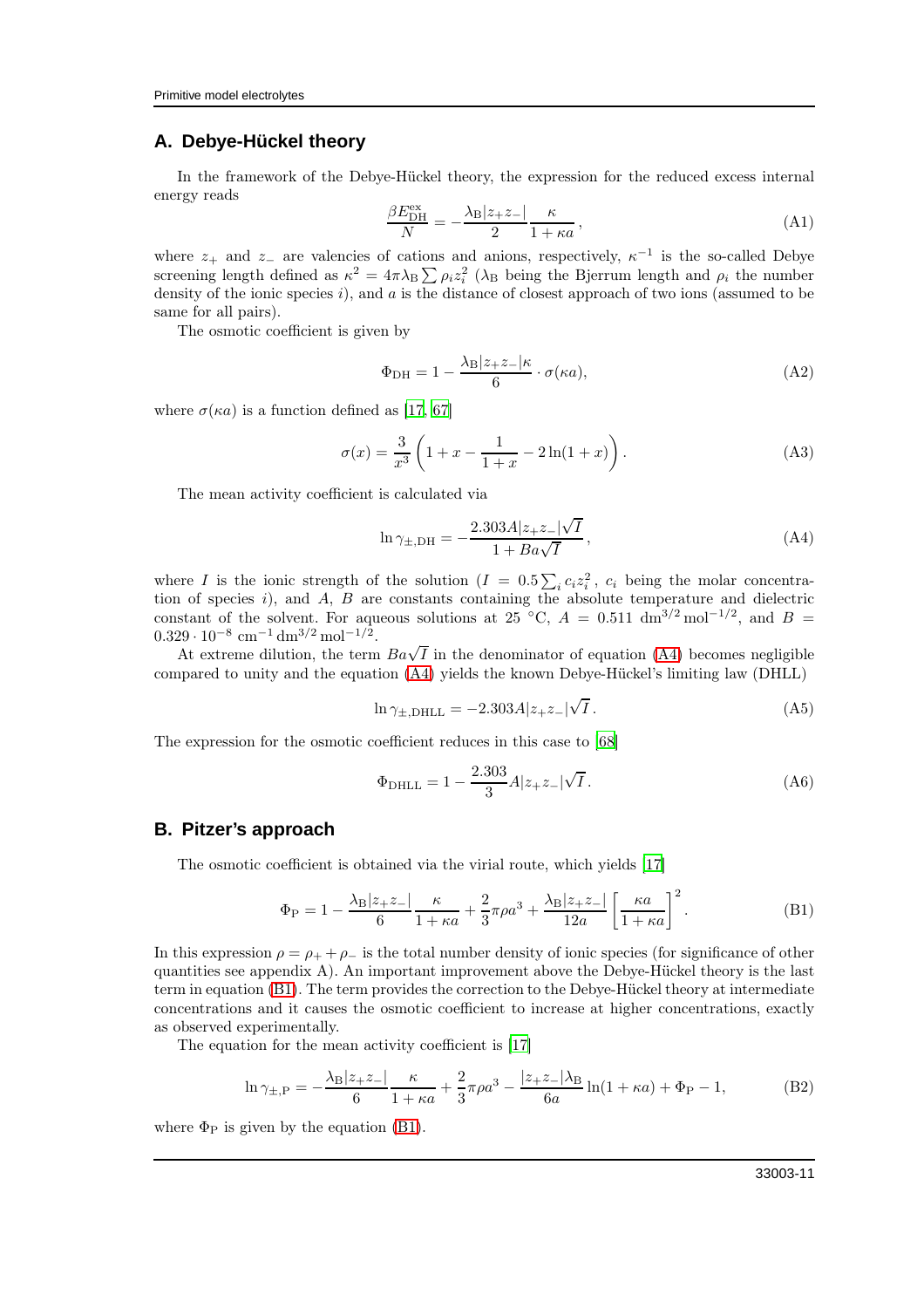## **C. Mean spherical approximation**

Within the MSA closure, one calculates the excess internal energy as [\[30\]](#page-13-29)

$$
\beta E_{\text{MSA}}^{\text{ex}} = -\frac{\alpha^2}{4\pi} \left[ \Gamma \sum_{i} \left( \frac{\rho_i z_i^2}{1 + \Gamma a_i} \right) + \frac{\pi}{2\Delta} \Omega P_n^2 \right],\tag{C1}
$$

where  $\alpha^2 = 4\pi\lambda_B$ ,  $\Delta = 1 - \frac{\pi}{6} \sum_i \rho_i a_i^3$ , and

$$
\Omega = 1 + \frac{\pi}{2\Delta} \sum_{i} \frac{\rho_i a_i^3}{1 + \Gamma a_i},\tag{C2}
$$

$$
P_n = \frac{1}{\Omega} \sum_i \frac{\rho_i a_i z_i}{1 + \Gamma a_i},\tag{C3}
$$

$$
4\Gamma^2 = \alpha^2 \sum_i \rho_i \left[ \frac{z_i - \frac{\pi}{2\Delta} a_i^2 P_n}{1 + \Gamma a_i} \right]^2.
$$
 (C4)

The electrostatic contribution to the osmotic coefficient is given by [\[30\]](#page-13-29)

$$
\Phi^{\text{el}} = -\frac{\Gamma}{3\pi\rho} - \frac{\alpha^2}{8\rho} \cdot \left(\frac{P_n}{\Delta}\right)^2,\tag{C5}
$$

where  $\rho = \sum_i \rho_i$  is the total density of the system. The electrostatic contribution to the activity coefficient of the species  $i$  has the form [\[30,](#page-13-29) [33\]](#page-13-8)

$$
\ln \gamma_i^{\text{el}} = \frac{\alpha^2}{4\pi} z_i M_i - \frac{P_n a_i}{4\Delta} \left( \Gamma b_i + \frac{\pi}{12\Delta} \alpha^2 P_n a_i \right),\tag{C6}
$$

where

$$
b_i = \frac{\alpha^2 \left( z_i - \frac{\pi}{2\Delta} a_i^2 P_n \right)}{2\Gamma(1 + \Gamma a_i)},
$$
\n(C7)

$$
M_i = \frac{2\Gamma b_i/\alpha^2 - z_i}{a_i} \,. \tag{C8}
$$

The hard sphere contribution to the osmotic and activity coefficients follow from the equation of state of a mixture of hard spheres. Here we use the Mansoori-Carnahan-Starling-Leland equation of state [\[69](#page-14-12)]. In this case, the osmotic coefficient reads [\[69\]](#page-14-12)

<span id="page-11-1"></span><span id="page-11-0"></span>
$$
\Phi^{\text{hs}} = \frac{(1 + \eta + \eta^2) - 3\eta(y_1 + y_2\eta) - \eta^3 y_3}{\Delta^3} \tag{C9}
$$

whereas the hard sphere contribution to the activity coefficient of the species  $i$  is [\[29\]](#page-13-30)

$$
\ln \gamma_i^{\text{hs}} = \left(\mu_i - 1 - \frac{2\eta_i}{\eta} y_3\right) \cdot \ln \Delta + \frac{\eta}{\Delta^2} \left[3(1 - \alpha_i) + \mu_i + \frac{3\eta}{2}(\alpha_i - \beta_i - \mu_i - 1)\right] + \frac{\eta_i}{\Delta^3} \left\{\eta \left[5y_3 - \frac{9}{2}y_1 - 2 + \eta \left(\frac{3}{2}y_1 - 3y_2 - 4y_3 + 1\right)\right] - 2y_3 + 4\right\}.
$$
 (C10)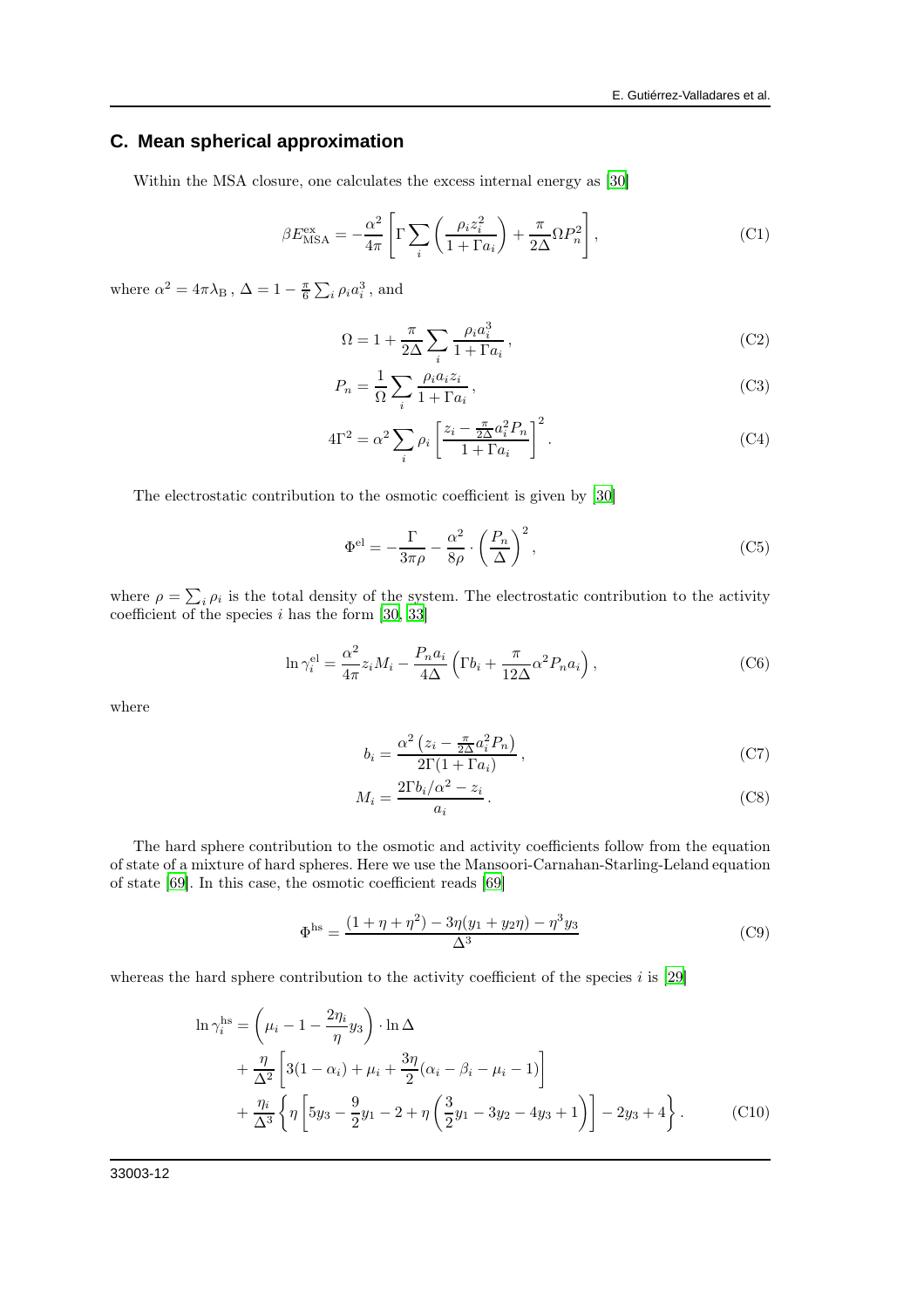Notations in equations [\(C9\)](#page-11-0) and [\(C10\)](#page-11-1) denote the following

$$
y_1 = \sum_{j>i} \Delta_{ij} \frac{a_i + a_j}{\sqrt{a_i a_j}},
$$
  
\n
$$
y_2 = \sum_{j>i} \Delta_{ij} \sum_k \frac{\eta_k \rho_k}{\eta \rho} \frac{\sqrt{a_i a_j}}{a_k},
$$
  
\n
$$
y_3 = \left[ \sum_i \frac{\rho_i}{\rho} \left( \frac{\eta_i}{\eta} \right)^{2/3} \right]^3,
$$
  
\n
$$
\Delta_{ij} = \frac{\rho_i \rho_j}{\rho} \cdot \frac{\sqrt{\eta_i \eta_j}}{\eta} \cdot \frac{(a_i - a_j)^2}{a_i a_j},
$$
  
\n
$$
\alpha_i = \frac{\rho}{\rho_i} \sum_k \frac{a_i + a_k}{\sqrt{a_i a_k}} \Delta_{ik},
$$
  
\n
$$
\beta_i = \sum_{j>k} \Delta_{jk} \frac{\eta_i}{\eta} \frac{\sqrt{a_j a_k}}{a_i} + \frac{\rho}{\rho_i} \sum_j \Delta_{ij} \sum_k \frac{\eta_k \rho_k}{\eta \rho} \frac{\sqrt{a_i a_j}}{a_k},
$$
  
\n
$$
\mu_i = 3 \left( \frac{\eta_i}{\eta} y_3 \right)^{2/3},
$$

and as usual

$$
\eta_i = \frac{\pi}{6} \rho a_i^3 \,, \qquad \eta = \sum_i \eta_i \frac{\rho_i}{\rho} = \frac{\pi}{6} \sum_i \rho_i a_i^3 \,, \qquad \rho = \sum_i \rho_i \,.
$$

The osmotic and activity coefficients of the primitive model electrolyte solution are then obtained by summing up the electrostatic and hard sphere contributions

$$
\Phi_{\text{MSA}} = \Phi^{\text{el}} + \Phi^{\text{hs}},
$$
  

$$
\ln \gamma_{i,\text{MSA}} = \ln \gamma_i^{\text{el}} + \ln \gamma_i^{\text{hs}}.
$$

#### **References**

- <span id="page-12-0"></span>1. Harned H.S., Owen B.B., The Physical Chemistry of Electrolyte Solutions. 3rd ed., Reinhold, New York, 1958.
- <span id="page-12-12"></span>2. Robinson R.A., Stokes R.H., Electrolyte Solutions. 2nd ed., Dover Publications, Mineola, New York, 2002, 432–455.
- <span id="page-12-8"></span>3. Barthel J.M.C., Krienke H. – In: Topics in Physical Chemistry. Vol 5, eds. Baumgärtel H., Franck E.U., Grümbein W., Springer, New York, 1998.
- 4. Bockris J.O'M., Reddy A.K.N., Modern Electrochemistry, vol. 1, Ionics. 2nd ed., Plenum Press, New York, 1998.
- 5. Loebe J.R., Donohue M.D., AIChE J., 1997, 43, 180–195; doi[:10.1002/aic.690430121.](http://dx.doi.org/10.1002/aic.690430121)
- <span id="page-12-1"></span>6. Lamm G. – In: Reviews in Computational Chemistry. Vol. 19, Ch. 4, 147–365, eds. Lipkowitz K.B., Larter R., Cundari T.R., Wiley-VCH, John Wiley & Sons, Inc., 2003.
- <span id="page-12-2"></span>7. Fennell C.J., Bizjak A., Vlachy V., Dill K.A., J. Phys. Chem. B, 2009, 113, 6782–6791; doi[:10.1021/jp809782z.](http://dx.doi.org/10.1021/jp809782z)
- <span id="page-12-3"></span>8. Holovko M.F., Kapko V.I., Condens. Matter Phys., 2007, 10, 397–406.
- <span id="page-12-4"></span>9. Simonin J.P., Bernard O., Blum L., J. Phys. Chem. B, 1998, 102, 4411–4417; doi[:10.1021/jp9732423.](http://dx.doi.org/10.1021/jp9732423)
- <span id="page-12-5"></span>10. Hribar-Lee B., Vlachy V., J. Mol. Liq., 2005, 118, 163–169; doi[:10.1016/j.molliq.2004.07.033.](http://dx.doi.org/10.1016/j.molliq.2004.07.033)
- <span id="page-12-6"></span>11. Debye P., Hückel E., Phys. Z., 1927, 24, 185–206.
- <span id="page-12-7"></span>12. Valleau J.P., Cohen K., Card D.N., J. Chem. Phys., 1980, 72, 5942–5954; doi[:10.1063/1.439093.](http://dx.doi.org/10.1063/1.439093)
- <span id="page-12-9"></span>13. Friedman H.L., Ionic Solution Theory. Wiley Interscience, New York, 1962.
- <span id="page-12-11"></span>14. Singer K. and Outhwaite C.W., Statistical Mechanics, 1975, 2, 188–255; doi[:10.1039/9781847556936-00188.](http://dx.doi.org/10.1039/9781847556936-00188)
- 15. Fixman M., J. Chem. Phys., 1979, 70, 4995–5001; doi[:10.1063/1.437340.](http://dx.doi.org/10.1063/1.437340)
- <span id="page-12-10"></span>16. Abbas Z., Ahlberg E., Nordholm S., Fluid Phase Equil., 2007, 260, 233–247; doi[:10.1016/j.fluid.2007.07.026.](http://dx.doi.org/10.1016/j.fluid.2007.07.026)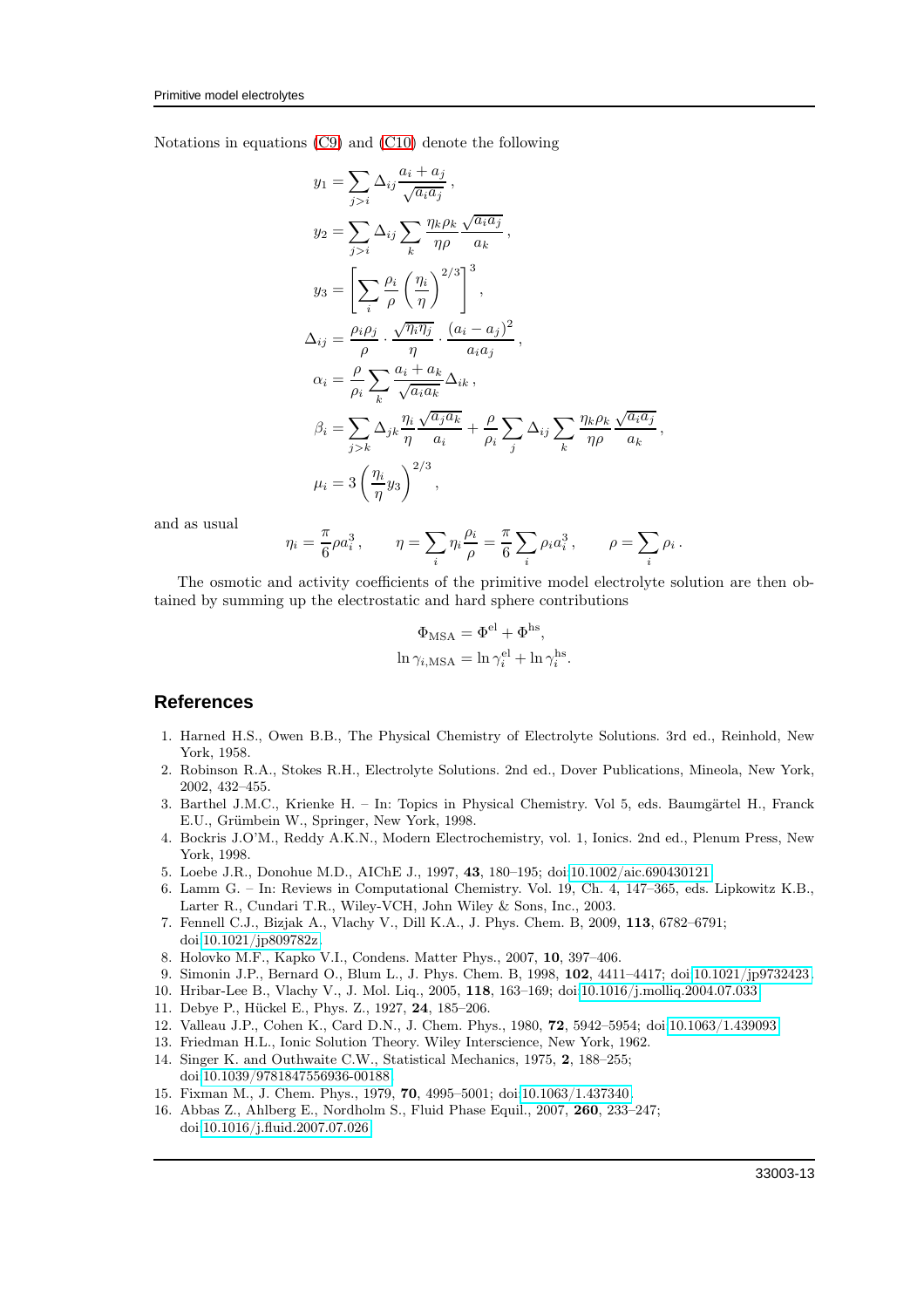- <span id="page-13-0"></span>17. Pitzer K.S., Acc. Chem. Res., 1977 10, 371–377; doi[:10.1021/ar50118a004.](http://dx.doi.org/10.1021/ar50118a004)
- <span id="page-13-1"></span>18. Martinez M.M., Bhuiyan L.B., Outhwaite C.W., J. Chem. Soc., Faraday Trans., 1990, 86, 3383–3390; doi[:10.1039/ft9908603383.](http://dx.doi.org/10.1039/ft9908603383)
- 19. Outhwaite C.W., Molero M., Bhuiyan L.B., J. Chem. Soc., Faraday Trans. 1991, 87, 3227–3230; doi[:10.1039/ft9918703227.](http://dx.doi.org/10.1039/ft9918703227)
- 20. Outhwaite C.W., Molero M., Bhuiyan L.B., J. Chem. Soc., Faraday Trans., 1993, 89, 1315–1320; doi[:10.1039/ft9938901315.](http://dx.doi.org/10.1039/ft9938901315)
- <span id="page-13-2"></span>21. Outhwaite C.W., Condens. Matter Phys., 2004, 7, 719–733.
- <span id="page-13-3"></span>22. Molero M., Outhwaite C.W., Bhuiyan L.B., J. Chem. Soc., Faraday Trans., 1992, 88, 1541–1547; doi[:10.1039/ft9928801541.](http://dx.doi.org/10.1039/ft9928801541)
- <span id="page-13-4"></span>23. Outhwaite C.W., Bhuiyan L.B., Vlachy V., Hribar-Lee B., J. Chem. Eng. Data, 2010, 55 , 4248-4254; doi[:10.1021/je100394d.](http://dx.doi.org/10.1021/je100394d)
- <span id="page-13-5"></span>24. Hansen J.-P., McDonald I.R., Theory of Simple Liquids. Elsevier, London, 2006; doi[:10.1016/B978-012370535-8/50012-4.](http://dx.doi.org/10.1016/B978-012370535-8/50012-4)
- <span id="page-13-6"></span>25. McQuarrie D.A., Statistical Mechanics. Carper Collins, New York, 1973.
- <span id="page-13-7"></span>26. Blum L., Mol. Phys., 1975, 30, 1529–1535; doi[:10.1080/00268977500103051.](http://dx.doi.org/10.1080/00268977500103051)
- 27. Waisman E., Lebowitz J.L., J. Chem. Phys., 1972, 56, 3086–3093; doi[:10.1063/1.1677644;](http://dx.doi.org/10.1063/1.1677644) ibid., 3093– 3099; doi[:10.1063/1.1677645.](http://dx.doi.org/10.1063/1.1677645)
- 28. Sanchez-Castro C., Blum L., J. Phys. Chem., 1989, 93, 7478–7482; doi[:10.1021/j100358a043.](http://dx.doi.org/10.1021/j100358a043)
- <span id="page-13-30"></span>29. Ebeling W., Scherwinsky K., Z. Phys. Chem. (Leipzig), 1983, 264, 1–14.
- <span id="page-13-29"></span>30. Blum L., Høye J.S., J. Phys. Chem., 1977, 81, 1311–1316; doi[:10.1021/j100528a019.](http://dx.doi.org/10.1021/j100528a019)
- 31. Triolo R., Griera J.R., Blum L., J. Phys. Chem., 1976, 80, 1858–1861; doi[:10.1021/j100558a008.](http://dx.doi.org/10.1021/j100558a008)
- <span id="page-13-13"></span>32. Triolo R., Blum L., Floriano M.A., J. Phys. Chem., 1978, 82, 1368–1370; doi[:10.1021/j100501a009.](http://dx.doi.org/10.1021/j100501a009)
- <span id="page-13-8"></span>33. Corti H.R., J. Phys. Chem., 1987, 91, 686–689; doi[:10.1021/j100287a037.](http://dx.doi.org/10.1021/j100287a037)
- <span id="page-13-9"></span>34. Cartailler T., Turq P., Blum L., Condamine N., J. Phys. Chem. 1992, 96, 6766–6772; doi[:10.1021/j100195a044.](http://dx.doi.org/10.1021/j100195a044)
- 35. Vilarino T., Barriada J.L., Sastre de Vicente M.E., Phys. Chem. Chem. Phys., 2001, 3, 1053–1056; doi[:10.1039/b010103f.](http://dx.doi.org/10.1039/b010103f)
- 36. Fawcett W.R., Tikanen A.C., Henderson D.J., Can. J. Chem., 1997, 75, 1649–1655; doi[:10.1139/v97-196.](http://dx.doi.org/10.1139/v97-196)
- 37. Vilarino T., Fiol S., Armesto X.L., Brandariz I., Sastre de Vicente M.E., J. Chem. Soc., Faraday Trans., 1997, 93, 413–417; doi[:10.1039/a605917a.](http://dx.doi.org/10.1039/a605917a)
- 38. Vilarino T., Sastre de Vicente M.E., J. Phys. Chem., 1996, 100, 16378–16384; doi[:10.1021/jp9609996.](http://dx.doi.org/10.1021/jp9609996)
- 39. Vilarino T., Sastre de Vicente M.E., Phys. Chem. Chem. Phys., 1999, 1, 2453–2456; doi[:10.1039/a900918c.](http://dx.doi.org/10.1039/a900918c)
- <span id="page-13-10"></span>40. Vilarino T., Sastre de Vicente M., J. Solut. Chem., 1997, 26, 833–846; doi[:10.1007/BF02768261.](http://dx.doi.org/10.1007/BF02768261)
- <span id="page-13-11"></span>41. Kovalenko A., Hirata F., J. Chem. Phys., 1999, 110, 10095–10112; doi[:10.1063/1.478883.](http://dx.doi.org/10.1063/1.478883)
- <span id="page-13-12"></span>42. Schmeer G., Maurer A., Phys. Chem. Chem. Phys., 2010, 12, 2407–2417; doi[:0.1039/B917653E.](http://dx.doi.org/0.1039/B917653E)
- <span id="page-13-14"></span>43. Simonin J.-P., Blum L., Turq P., J. Phys. Chem., 1996, 100, 7704–7709; doi[:10.1021/jp953567o.](http://dx.doi.org/10.1021/jp953567o)
- 44. Fawcett W.R., Tikanen A.C., J. Phys. Chem., 1996, 100, 4251–4255; doi[:10.1021/jp952379v.](http://dx.doi.org/10.1021/jp952379v)
- <span id="page-13-15"></span>45. Vincze J., Valisko M., Boda D., J. Chem. Phys., 2010, 133, 154507:1–6; doi[:10.1063/1.3489418.](http://dx.doi.org/10.1063/1.3489418)
- <span id="page-13-16"></span>46. Blum L., Bernard O., J. Stat. Phys., 1995, 79, 569-583; doi[:10.1007/BF02184871.](http://dx.doi.org/10.1007/BF02184871)
- <span id="page-13-17"></span>47. Bernard O., Blum L., J. Chem. Phys., 1996, 104, 4746–4754; doi[:10.1063/1.471168.](http://dx.doi.org/10.1063/1.471168)
- <span id="page-13-18"></span>48. Rasaiah J.C. – In: The Liquid State and its Electrical Properties. NATO ASI Series B, Vol. 193, eds. Kunhardt E.E., Christophorou L.G., Luessen L.H., Plenum Press, New York, 1988.
- <span id="page-13-19"></span>49. Vlachy V., Annu. Rev. Phys. Chem., 1999, 50, 145–165; doi[:10.1146/annurev.physchem.50.1.145.](http://dx.doi.org/10.1146/annurev.physchem.50.1.145)
- <span id="page-13-20"></span>50. Martinez M.M., Bhuiyan L.B., Outhwaite C.W., J. Chem. Soc. Faraday Trans., 1990, 86, 3383–3390; doi[:10.1039/ft9908603383.](http://dx.doi.org/10.1039/ft9908603383)
- <span id="page-13-21"></span>51. Vlachy V., Hribar-Lee B., Bhuiyan L.B., J. Chem. Eng. Data, 2010, 55, 1855–1859; doi[:10.1021/je900873v.](http://dx.doi.org/10.1021/je900873v)
- <span id="page-13-22"></span>52. Verlet L., Levesque D., Physica, 1962, 28, 1124–1142; doi[:0.1016/0031-8914\(62\)90058-7.](http://dx.doi.org/0.1016/0031-8914(62)90058-7)
- <span id="page-13-23"></span>53. Hansen J.-P., Vieillefosse P., Phys. Rev. Lett., 1976, 37, 391–394; doi[:10.1103/PhysRevLett.37.391.](http://dx.doi.org/10.1103/PhysRevLett.37.391)
- <span id="page-13-24"></span>54. Belloni L., Chem. Phys., 1985 99, 43–54; doi[:10.1016/0301-0104\(85\)80108-7.](http://dx.doi.org/10.1016/0301-0104(85)80108-7)
- <span id="page-13-25"></span>55. Jamnik B., Vlachy V., J. Am. Chem. Soc., 1995, 117, 8010–8016; doi[:10.1021/ja00135a020.](http://dx.doi.org/10.1021/ja00135a020)
- <span id="page-13-26"></span>56. Kjellander R., Sarman S., J. Chem. Phys., 1989, 90, 2768–2775; doi[:10.1063/1.455924.](http://dx.doi.org/10.1063/1.455924)
- <span id="page-13-27"></span>57. Abbas Z., Ahlberg E., Nordholm S., J. Phys. Chem. B, 2009, 113, 5905–5916; doi[:10.1021/jp808427f.](http://dx.doi.org/10.1021/jp808427f)
- <span id="page-13-28"></span>58. Allen M.P., Tildesley D.J., Computer Simulations of Liquids. Oxford University, New York, 1989.